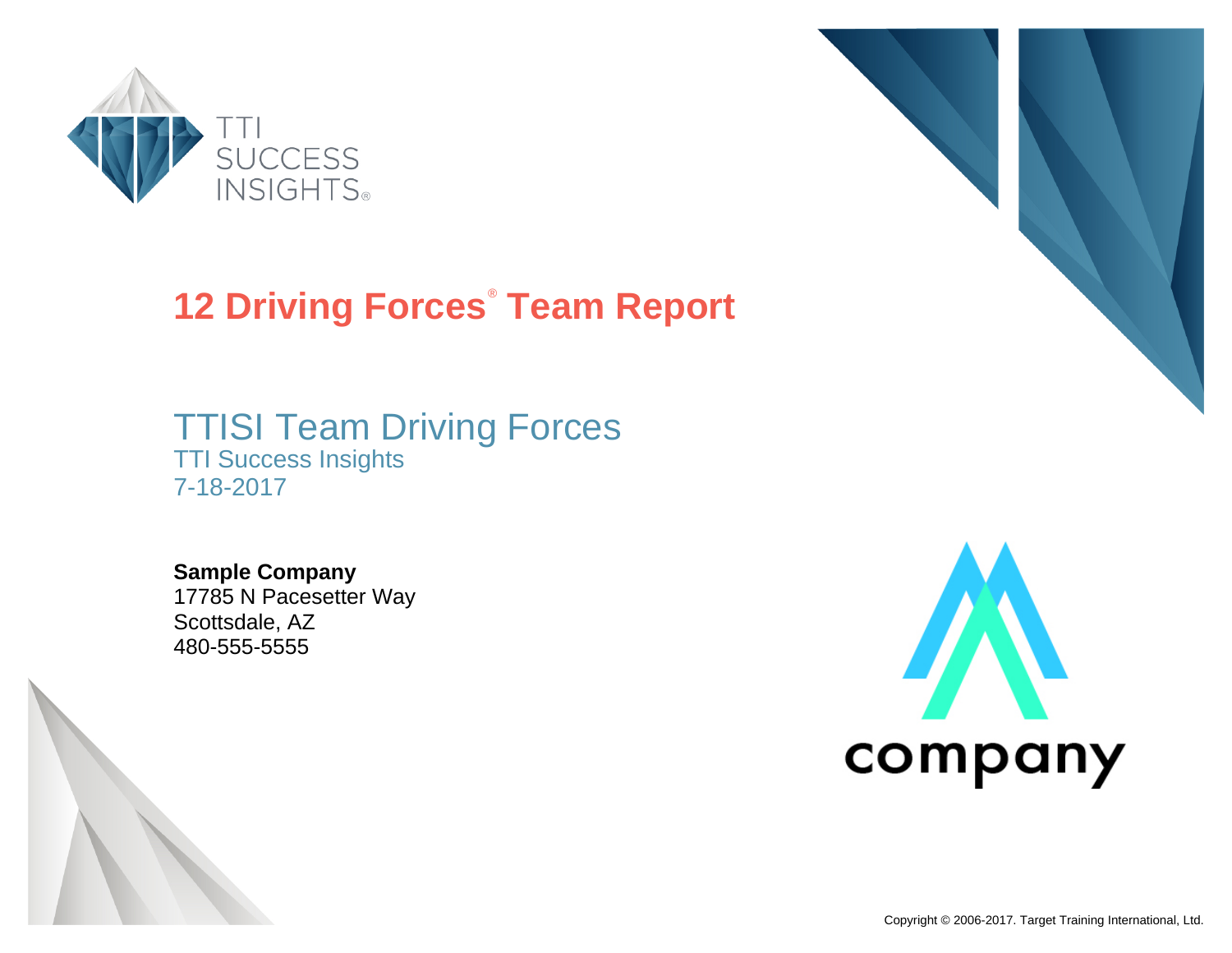

### **CONTENTS OF THE REPORT**

- Overview A summary examining the composition of your team's Driving Forces.
- Team Characteristics Defines the makeup of your organization by Driving Forces segment and shares the primary cluster graphs of individuals on your team.
- Primary Cluster Overview Lists each team member by  $\bullet$ their primary Driving Forces.
- Driving Forces Group Bars Identifies the primary,  $\bullet$ situational, and indifferent clusters of the team.
- Driving Forces Characteristics Hierarchy Compares  $\bullet$ individual scores to others on the team, team averages, and population means.

**TEAM MEMBER LIST**

James Alire Kate Biben Vanessa Boettcher Tom Bogart David Bonnstetter Alec Bonnstetter Ron Bonnstetter Rick Bowers John Carli Craig Casimir Nick Chris Dave Clark Rodney Cox Philip Daugs Kayla DeVault Todd Fox Candice Frazer Eric Gehrig Susan Ginn Erin Healy Jill Heberling Dustin Hebets Cameron Hood Richard Hunt Nancy K. Anne Klink Amy Lane Favor Larson Ann Leitensdorfer Carol Mettenbrink

Ryan Miller Cherisse Mowry Cassandra Nelson Rico Rivera Cindy Rosser Brent Rowland Anubhav Sharma Robert Stokes Sandra Stoner Teresa Taylor Bobby Tyning Kefei Wang Adam Wong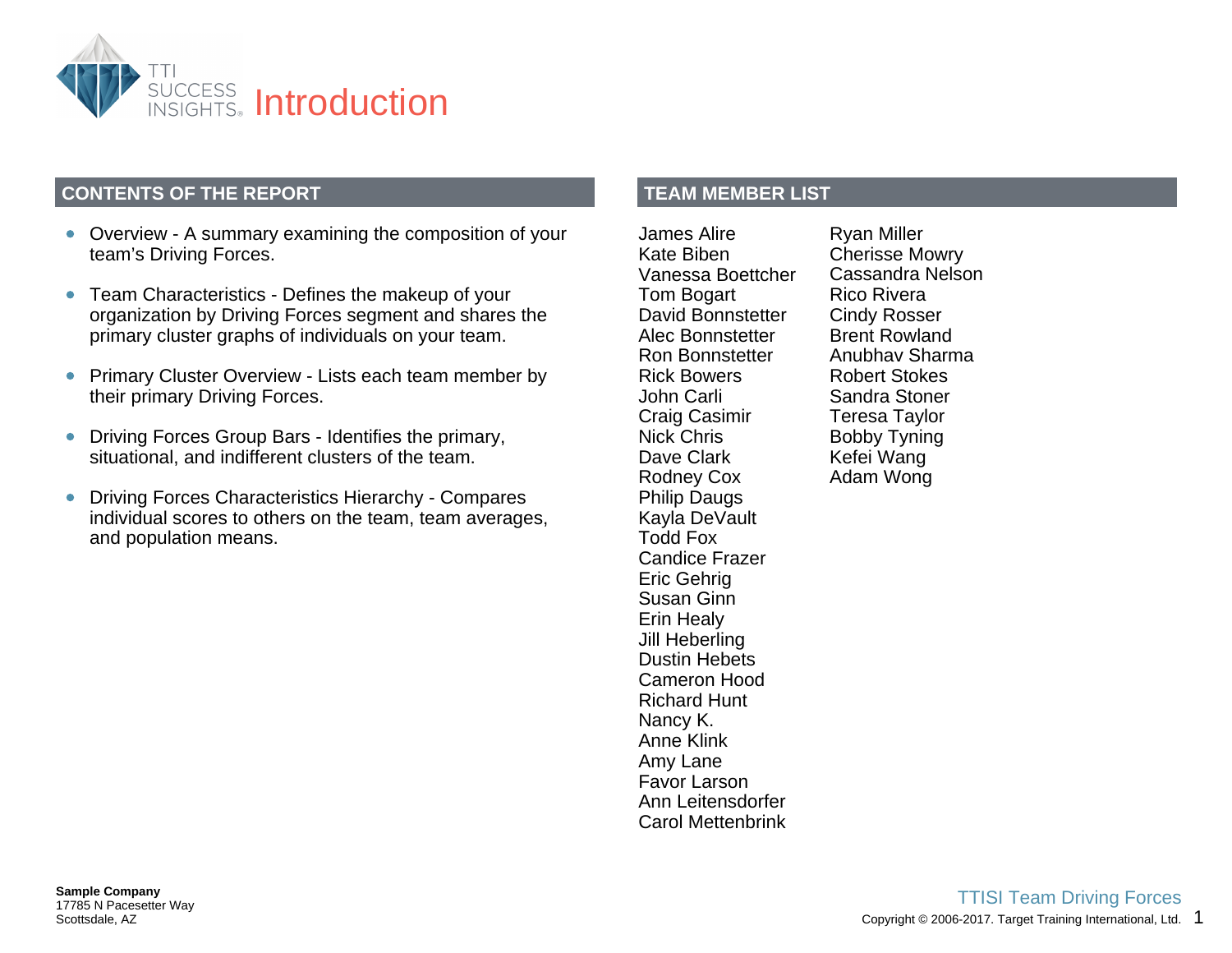

### **OBSERVING DRIVING FORCES**

Have you ever noticed some people:

- Seek knowledge relevant and useful to their current situation
- Seek to expand their understanding and knowledge in all  $\bullet$ endeavors
- Tend to be unrestrained in the application of resources  $\bullet$
- Tend to utilize and apply their resources to maximize return  $\bullet$
- Seek function in their surroundings  $\bullet$
- Seek to fully experience their surroundings
- Tend to be selective in who they help and serve  $\bullet$
- Tend to serve, help and eliminate the suffering of others  $\bullet$ indiscriminately
- Seek to share power, recognition and control  $\bullet$
- Seek to be recognized and control their own destiny  $\bullet$
- Tend to remain open and flexible in their methodologies and  $\bullet$ approach to life
- Tend to live within defined systems and traditional approaches

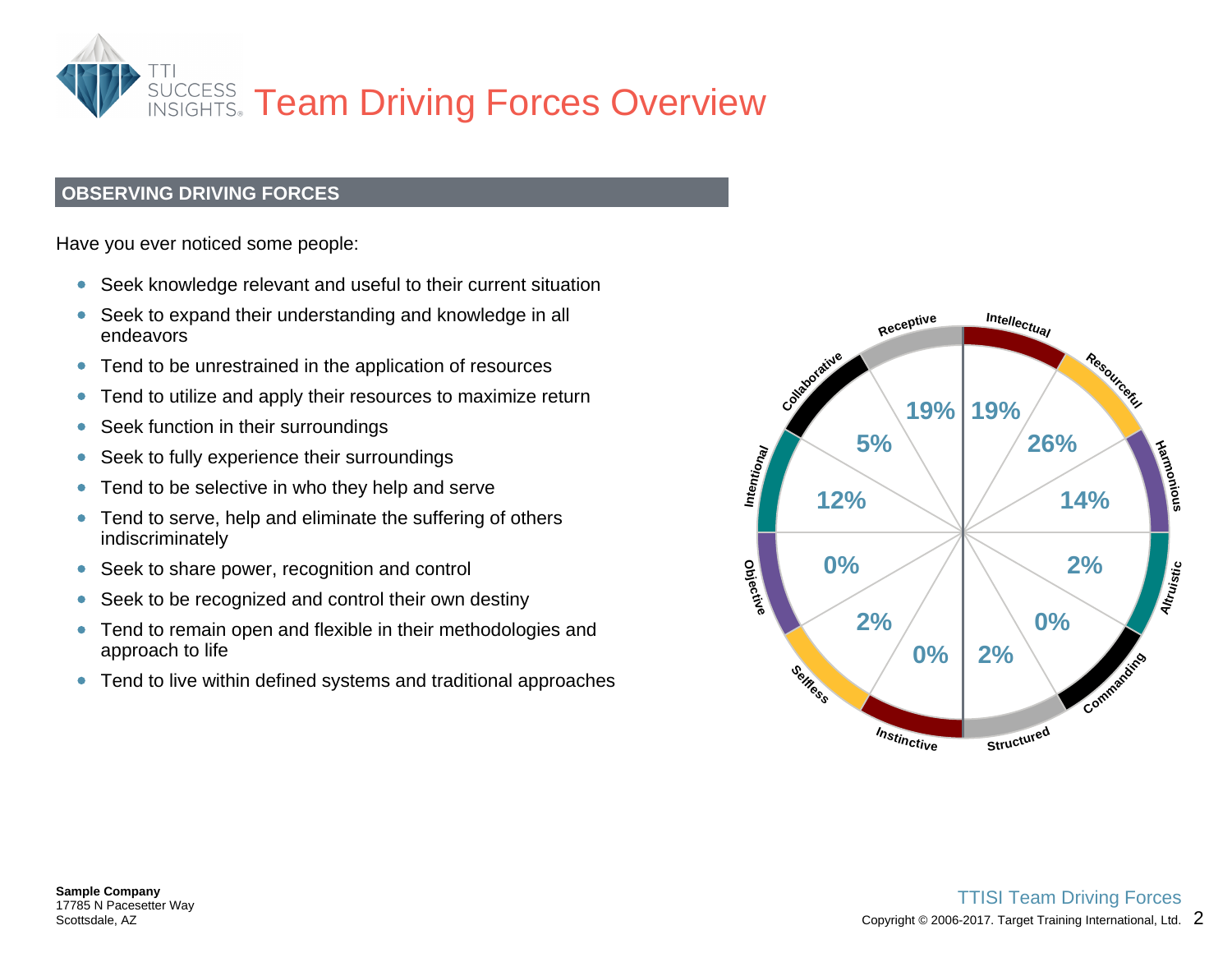

**Instinctive** - People who are driven by utilizing past memented in experiments and since by allem by past.<br>experiences, intuition and seeking specific knowledge when necessary.

**Knowledge**

**Intellectual** - People who are driven by opportunities to learn, acquire knowledge and the discovery of truth.

**Resourceful** - People who are driven by practical results,<br>maximizing both efficiency and returns for their investments of maximizing both efficiency and returns for their investments of

**Selfless** - People who are driven by completing tasks for the sake of completion, with little expectation of personal return.

**Objective** - People who are driven by the functionality and objectivity of their surroundings.



**Utility**

**Harmonious** - People who are driven by the experience, subjective viewpoints and balance in their surroundings.

time, talent, energy and resources.

**Intentional** - People who are driven to assist others for a<br>specific purpose, not just for the sake of being belpful or specific purpose, not just for the sake of being helpful or supportive.

**Collaborative** - People who are driven by being in a<br>supporting role and contributing with little need for individual supporting role and contributing with little need for individual recognition.

**Receptive** - People who are driven by new ideas, methods and opportunities that fall outside a defined system for living.



**Others**

**Altruistic** - People who are driven to assist others for the satisfaction of being helpful or supportive.



**Power**

**Commanding** - People who are driven by status, recognition and control over personal freedom.



**Structured** - People who are driven by traditional approaches, proven methods and a defined system for living.

**Methodologies**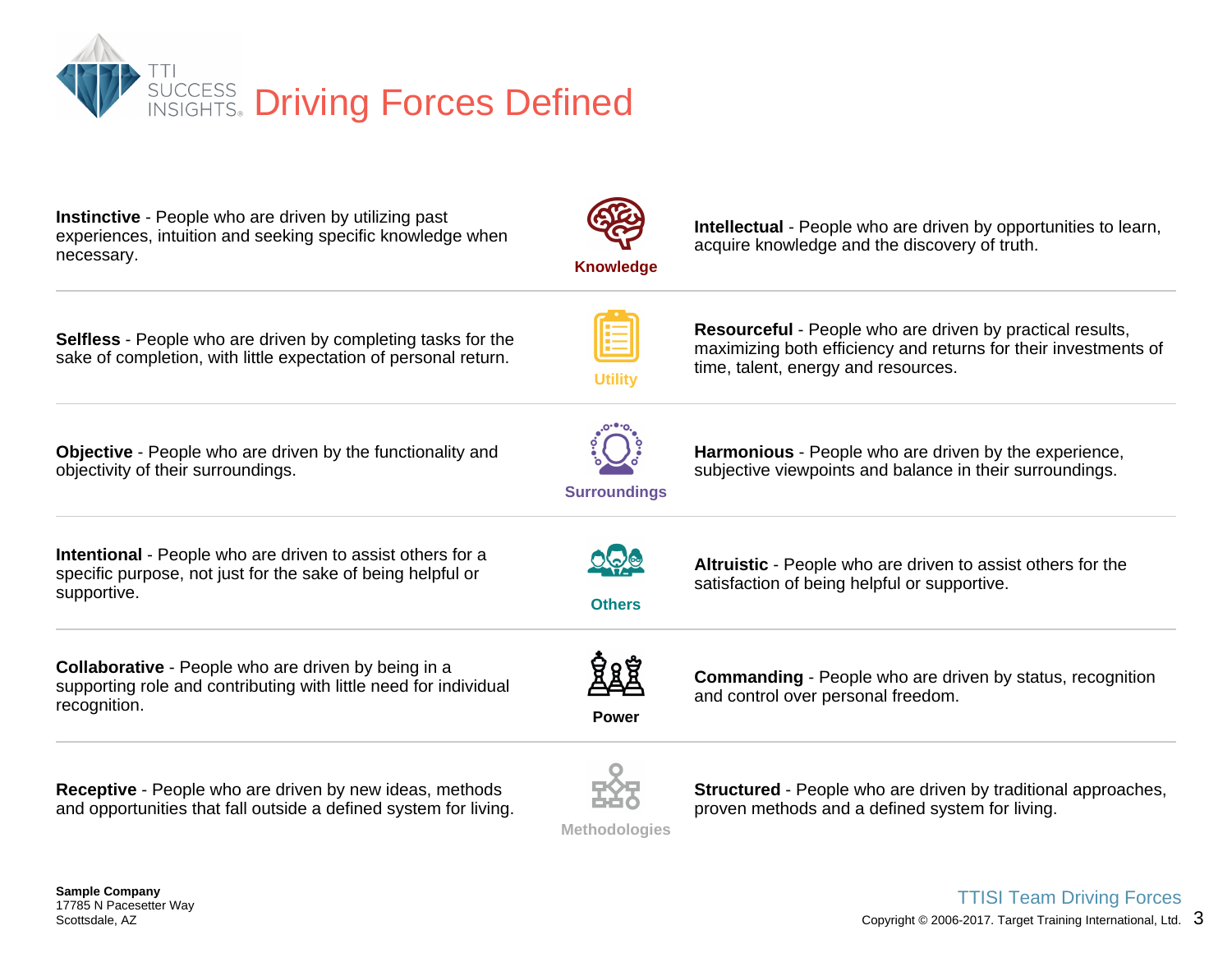

*The following information will give team members a clear understanding and appreciation of team members with Resourceful as their number one driving force.*

### **STRENGTHS AND WEAKNESSES**

### **POTENTIAL STRENGTHS**

- Configure resources to maximize output
- Maximize efficiency and productivity
- Sensitive to wasting time, resources, or opportunities  $\bullet$
- Focus on achieving measurable and practical results  $\bullet$
- Focus on the return on investment  $\bullet$

### **POTENTIAL WEAKNESSES**

- May only be willing to give if there is an opportunity for a return
- Tend to view people and resources as tools to achieve an  $\bullet$ outcome
- May view material possessions and money as a scorecard
- $\bullet$ May be perceived as a workaholic



# **6% of the Population**

### **WORDS THAT WORK**

**Profitable**

**Efficient**

**Benefit**



### **ENERGIZERS**

**Obtain practical results Eliminate waste Compensate based on performance**

### **STRESSORS**

**Be redundant Use resources inefficiently Ignore the return on investment**



### **WORDS THAT DON'T WORK**

**Endless**

**Donate**

**Casual**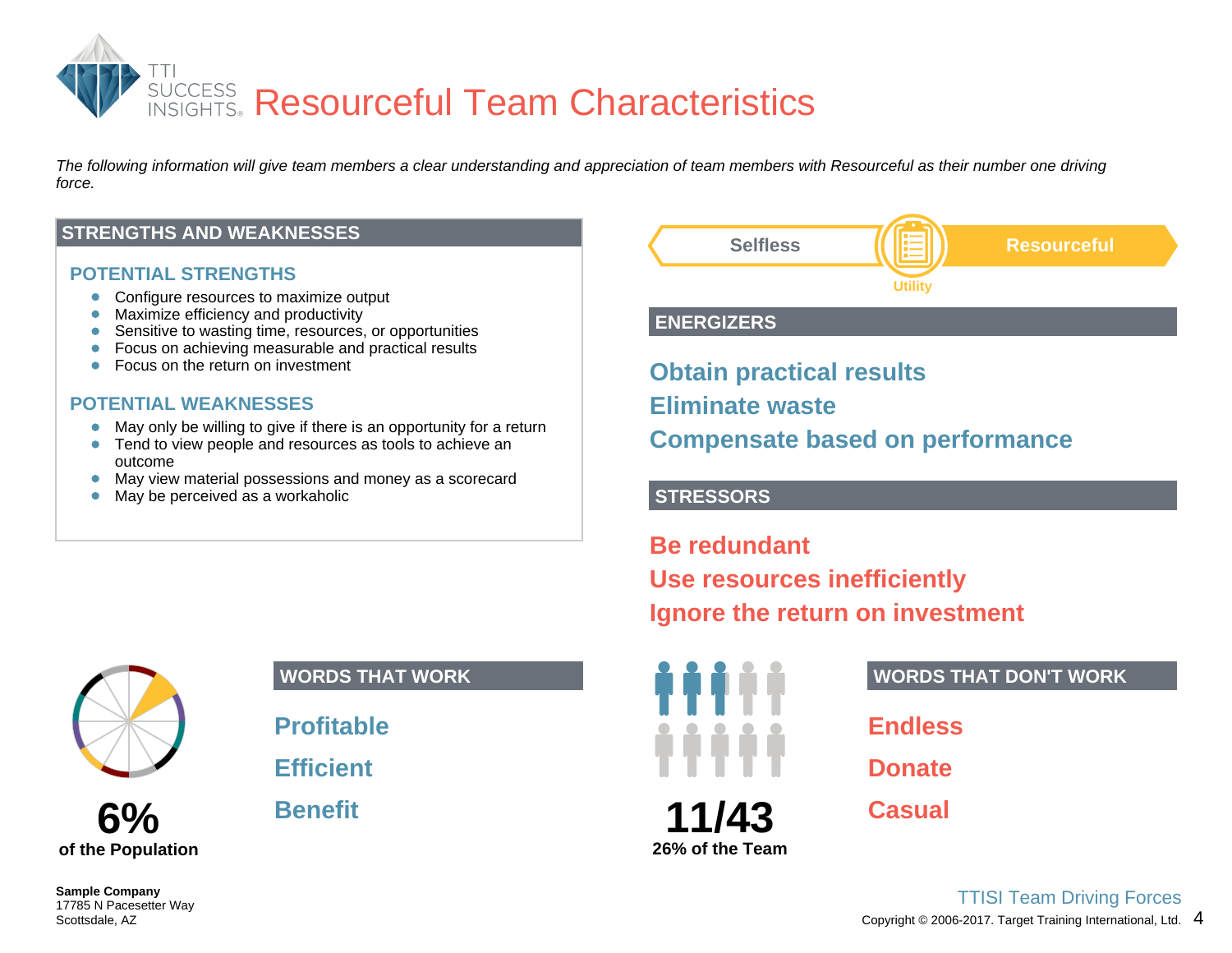

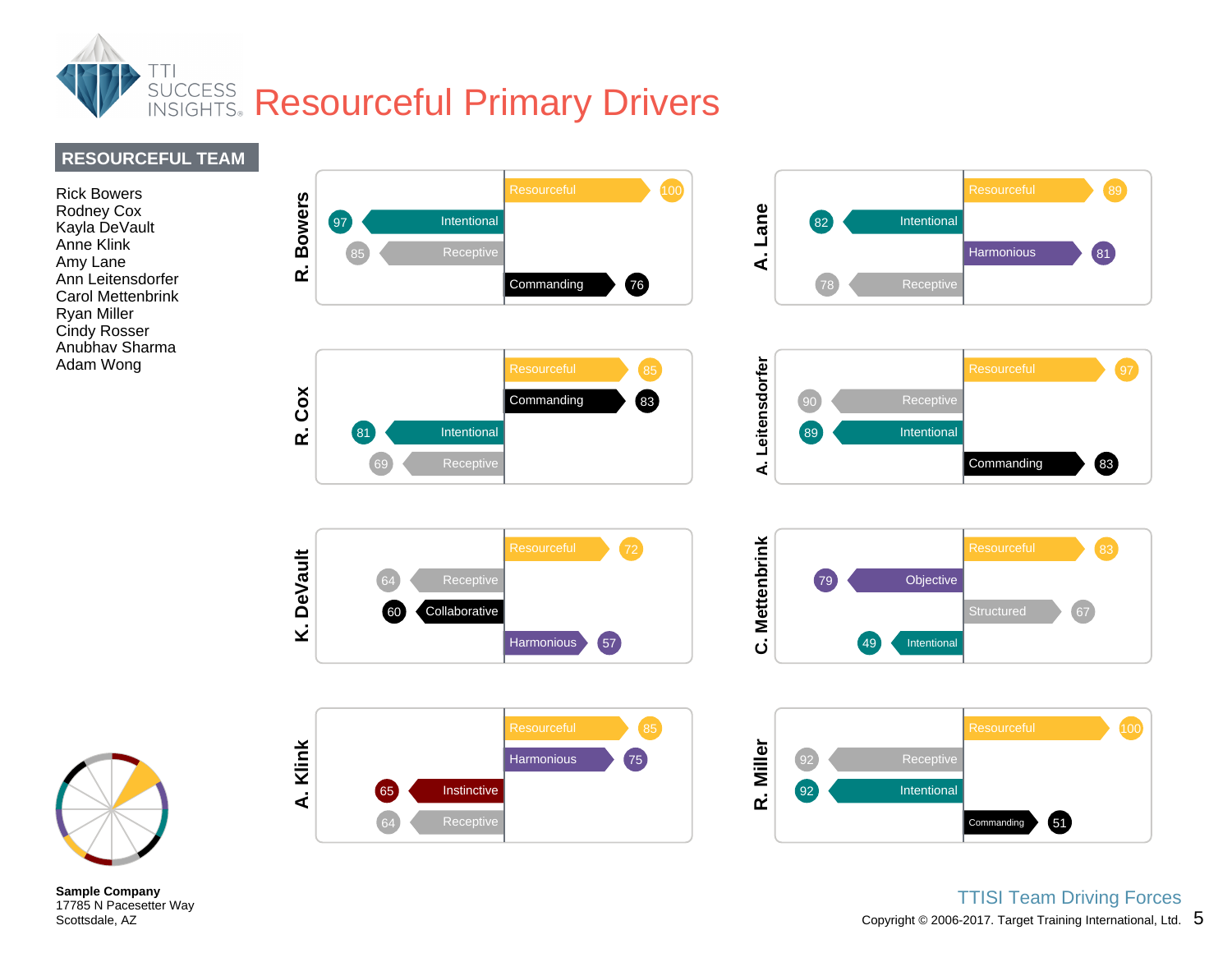



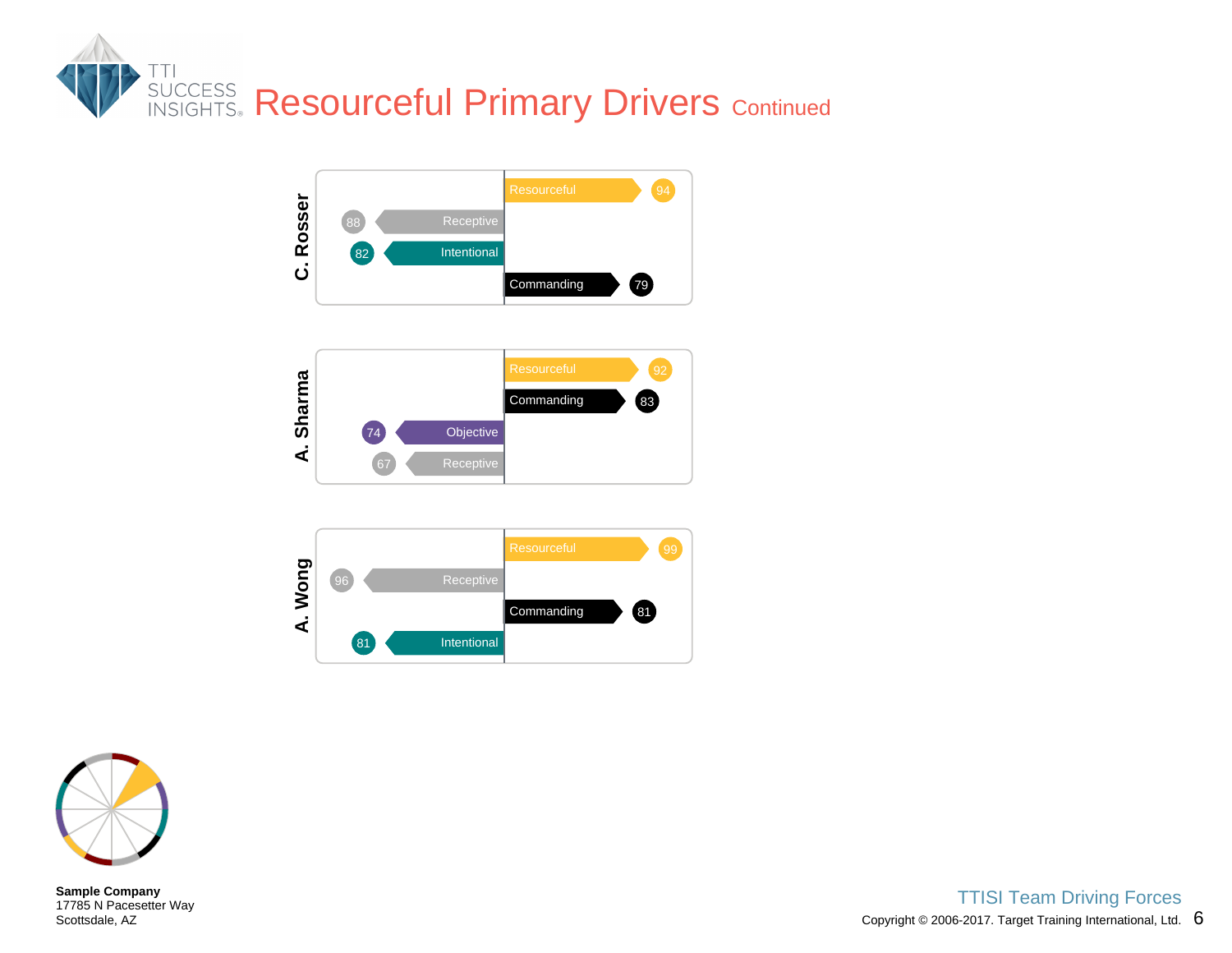

*The following information will give team members a clear understanding and appreciation of team members with Intellectual as their number one driving force.*

### **STRENGTHS AND WEAKNESSES**

### **POTENTIAL STRENGTHS**

- **•** Continually seek new knowledge and information
- Eager to learn and discover  $\bullet$
- Research much more thoroughly compared to others  $\bullet$
- $\bullet$ Focus on information and facts
- $\bullet$ Seek to make the unknown known

### **POTENTIAL WEAKNESSES**

- Can value discovery over other priorities
- Can be perceived as lacking common sense  $\bullet$
- May pursue knowledge at the expense of practical matters  $\bullet$
- May make decisions without subjective or emotional  $\bullet$ considerations



**16% of the Population**

### **WORDS THAT WORK**

**Identify**

# **Discover**

**Learn**



### **ENERGIZERS**

**Increase knowledge Learn continuously Objectively analyze ideas**

### **STRESSORS**

**Rush through learning Restrict knowledge Approach ideas subjectively**



**19% of the Team**

**Intuitive**

**Relevant**

**Guess**

7 Copyright © 2006-2017. Target Training International, Ltd. TTISI Team Driving Forces

**WORDS THAT DON'T WORK**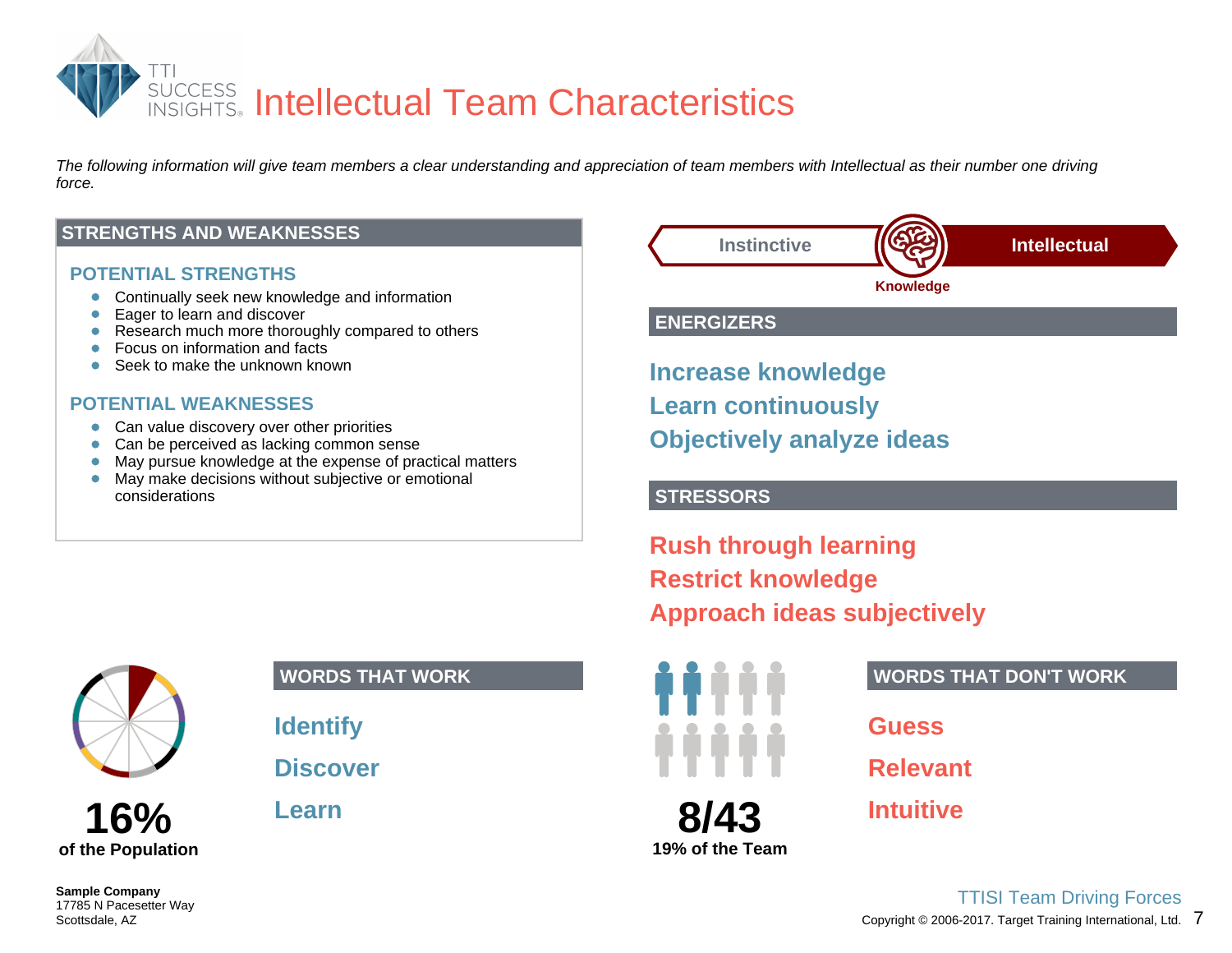



Ron Bonnstetter Nick Chris Eric Gehrig Richard Hunt Rico Rivera Brent Rowland Robert Stokes

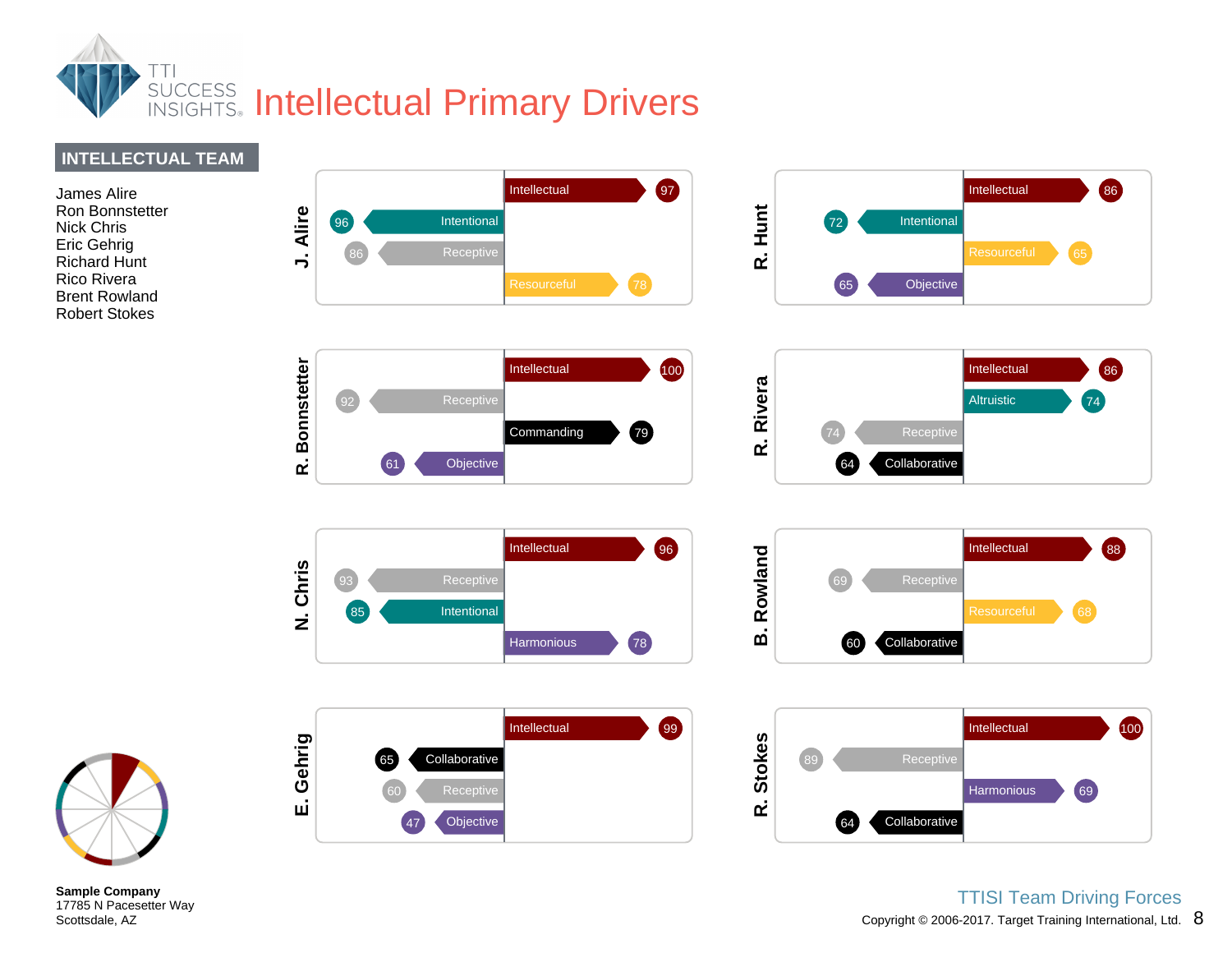

*The following information will give team members a clear understanding and appreciation of team members with Receptive as their number one driving force.*

### **STRENGTHS AND WEAKNESSES**

### **POTENTIAL STRENGTHS**

- **•** Draw from many systems and ways of thinking to create something new
- Open to new ideas, methods and opportunities  $\bullet$
- $\bullet$ Consider themselves an independent thinker
- Seek new ways to accomplish routine tasks  $\bullet$
- Adopt only aspects of systems if they see a benefit  $\bullet$

### **POTENTIAL WEAKNESSES**

- Resist overly structured ways of thinking and approaches  $\bullet$
- Seek change for the sake of change  $\bullet$
- Resist systems or structures being forced on them  $\bullet$
- $\bullet$ Question every system and every step in a system



# **11% of the Population**

**WORDS THAT WORK**

**Possibilities**

**Agile**

# **Open-minded**



### **ENERGIZERS**

**Question unnecessary protocols Create new systems Think Out-of-the-box**

### **STRESSORS**

**Support status quo Follow outdated processes Act repetitively**



**8/43 19% of the Team**

### **WORDS THAT DON'T WORK**

**Constant**

**Tradition**

**Routine**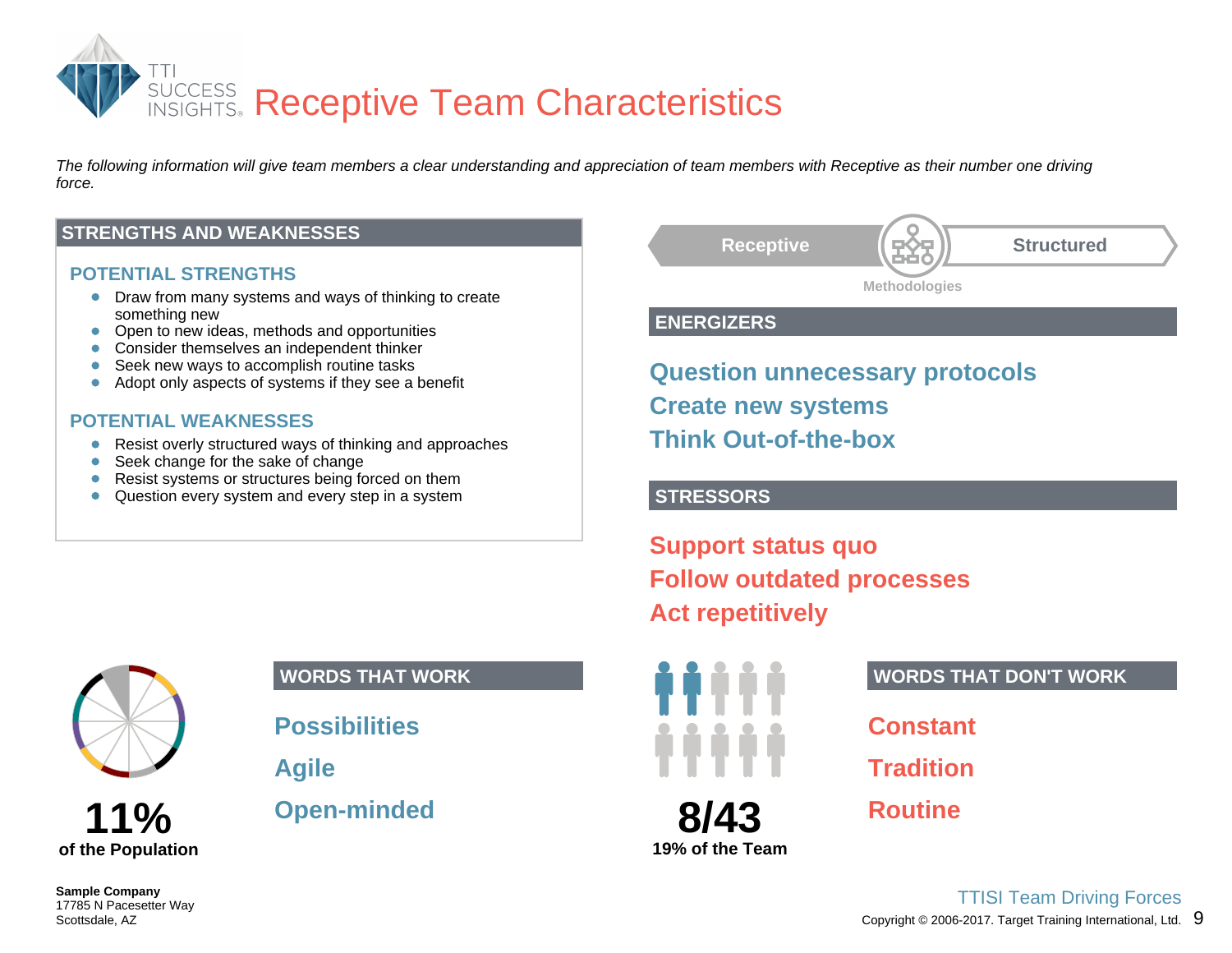

### **RECEPTIVE TEAM**

Vanessa Boettcher Alec Bonnstetter Craig Casimir Candice Frazer Jill Heberling Dustin Hebets Cameron Hood Favor Larson



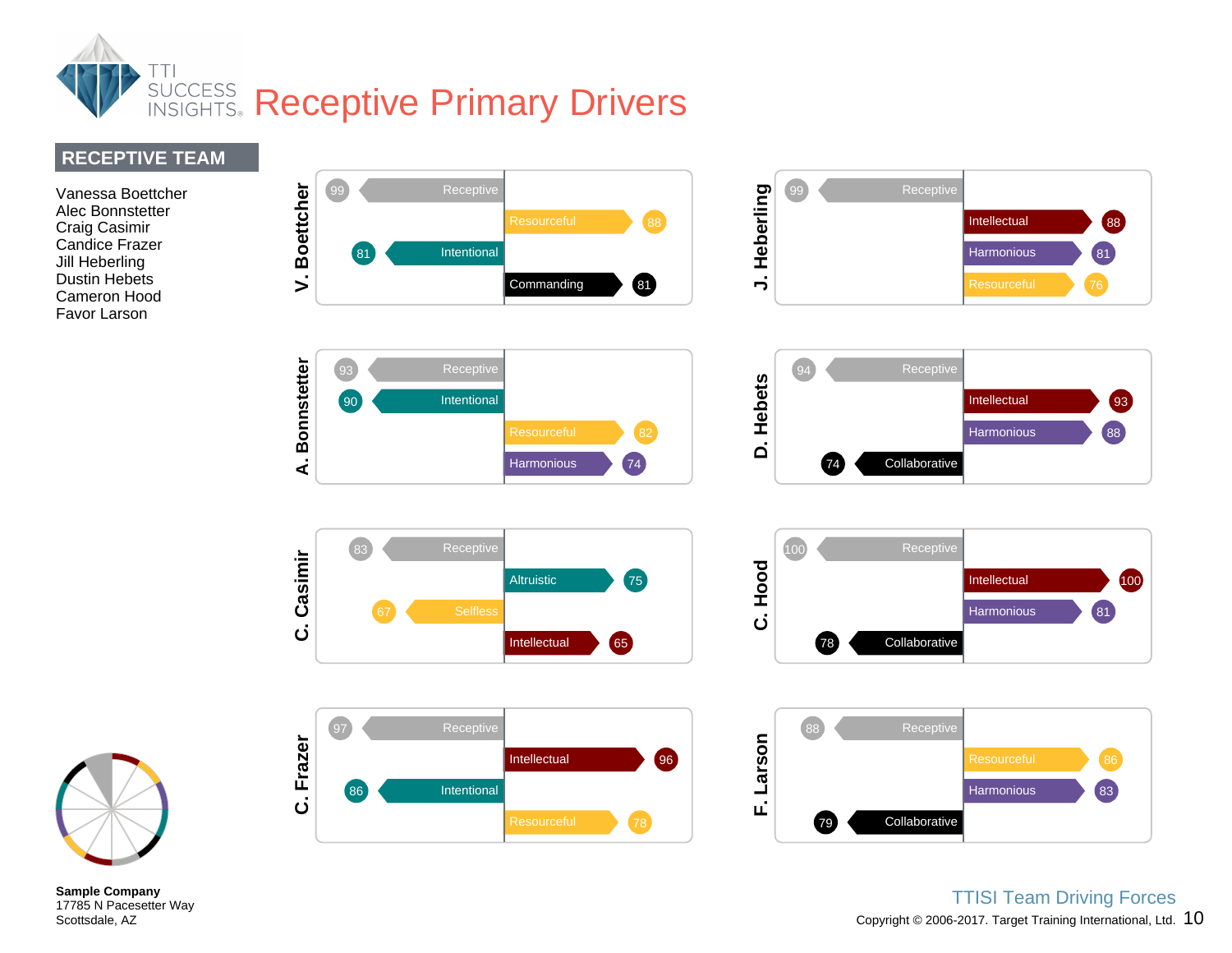

*The following information will give team members a clear understanding and appreciation of team members with Harmonious as their number one driving force.*

### **STRENGTHS AND WEAKNESSES**

### **POTENTIAL STRENGTHS**

- Focus on the emotions and balance in the environment
- Value the journey as much as the destination
- Seek to create harmony and balance in their surroundings and  $\bullet$ relationships
- See the importance of the experience  $\bullet$
- See value in and enjoy the experience of their surroundings  $\bullet$

### **POTENTIAL WEAKNESSES**

- Concern for appearance may slow progress, function and tangible outcomes
- An imbalance or distraction in one area may affect other or all aspects of life
- Pursuit of experiences supersedes practical concerns
- Subjective feeling can conflict with objective reality



# **4% of the Population**

### **WORDS THAT WORK**

**Expression**

**Atmosphere**

**Balance**



### **ENERGIZERS**

**Appreciate beauty and harmony Experience surroundings Express imagination**

### **STRESSORS**

**Have lackluster surroundings Disregard balance Overemphasize function**



**6/43 14% of the Team**

### **WORDS THAT DON'T WORK**

**Function**

**Objective**

**Compartmentalize**

Copyright  $@$  2006-2017. Target Training International, Ltd.  $~11$ TTISI Team Driving Forces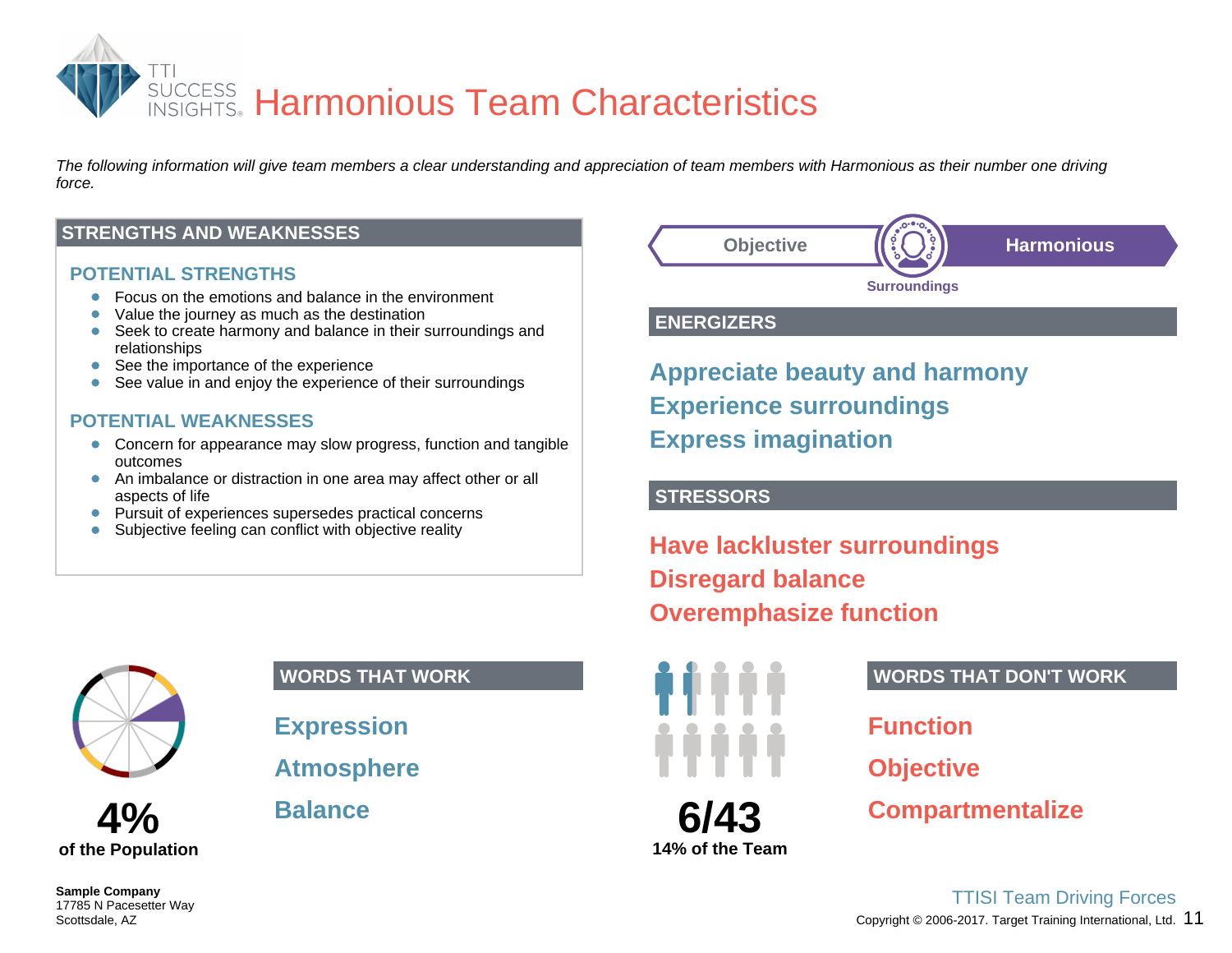

# **HARMONIOUS TEAM**

Kate Biben Todd Fox Susan Ginn Sandra Stoner Bobby Tyning Kefei Wang













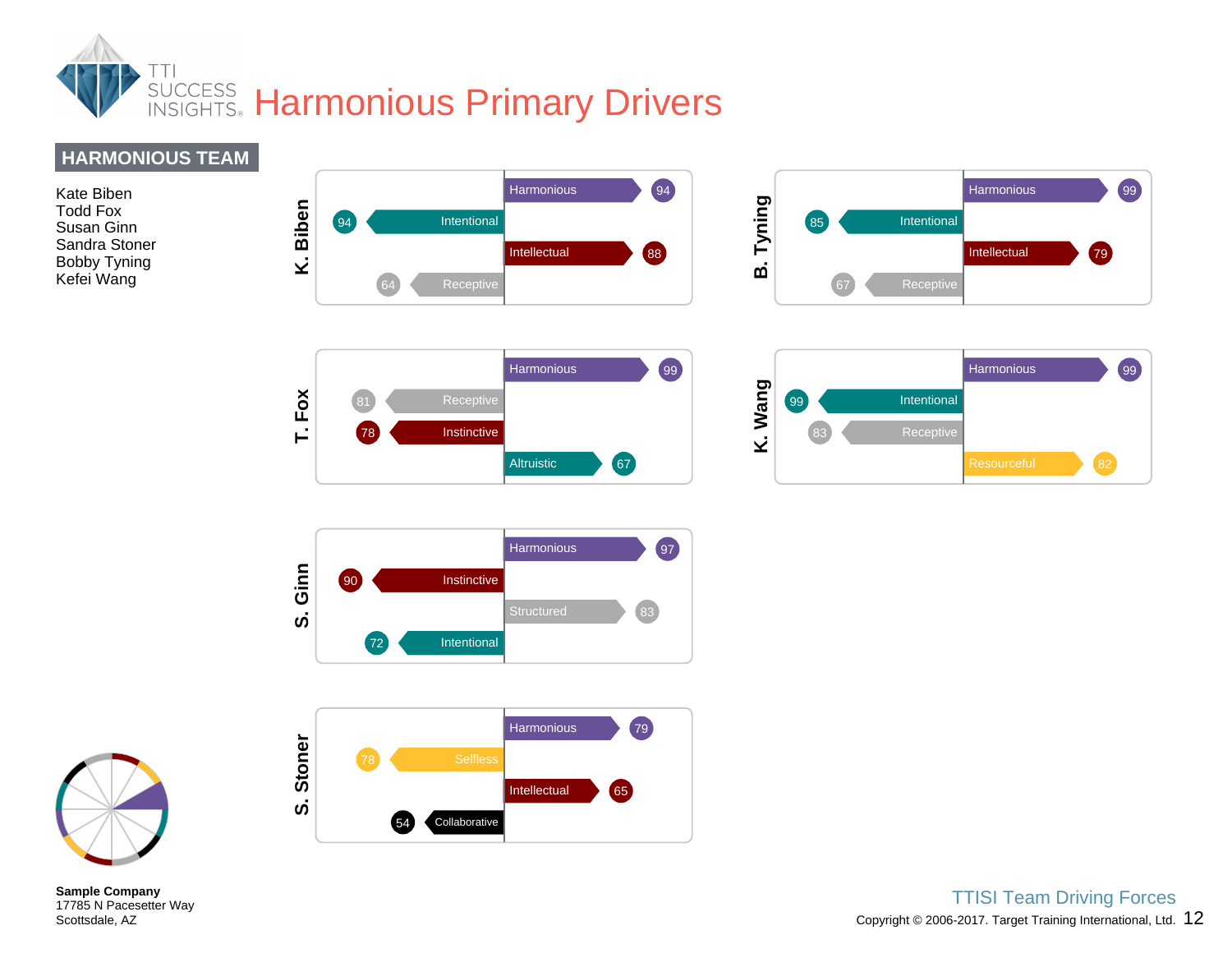

*The following information will give team members a clear understanding and appreciation of team members with Intentional as their number one driving force.*

### **STRENGTHS AND WEAKNESSES**

### **POTENTIAL STRENGTHS**

- Choose who, when, and how much to help based on the desired outcome
- Expect people to be self-reliant and resist intervening until necessary
- Seek to develop or help others when they can see future opportunities
- Downplay emotions when making decisions concerning people
- Will help others when others are willing to work hard  $\bullet$

### **POTENTIAL WEAKNESSES**

- May create scenarios that benefit themselves more than others
- May expect something in return each time they help or serve  $\bullet$ others
- Tend to value people as an opportunity or resource rather than as an individual
- **•** Focus on themselves, perhaps at the expense of others



# **14% of the Population**

**WORDS THAT WORK**

**Purposeful**

**Selective**

**Benefit**



### **ENERGIZERS**

**Be with purposeful people Rely on self Develop internal advocates**

### **STRESSORS**

**Act without personal benefit Disregard contribution Make emotion-based decisions**



**12% of the Team**

### **WORDS THAT DON'T WORK**

**Kindness**

**Volunteer**

**Donate**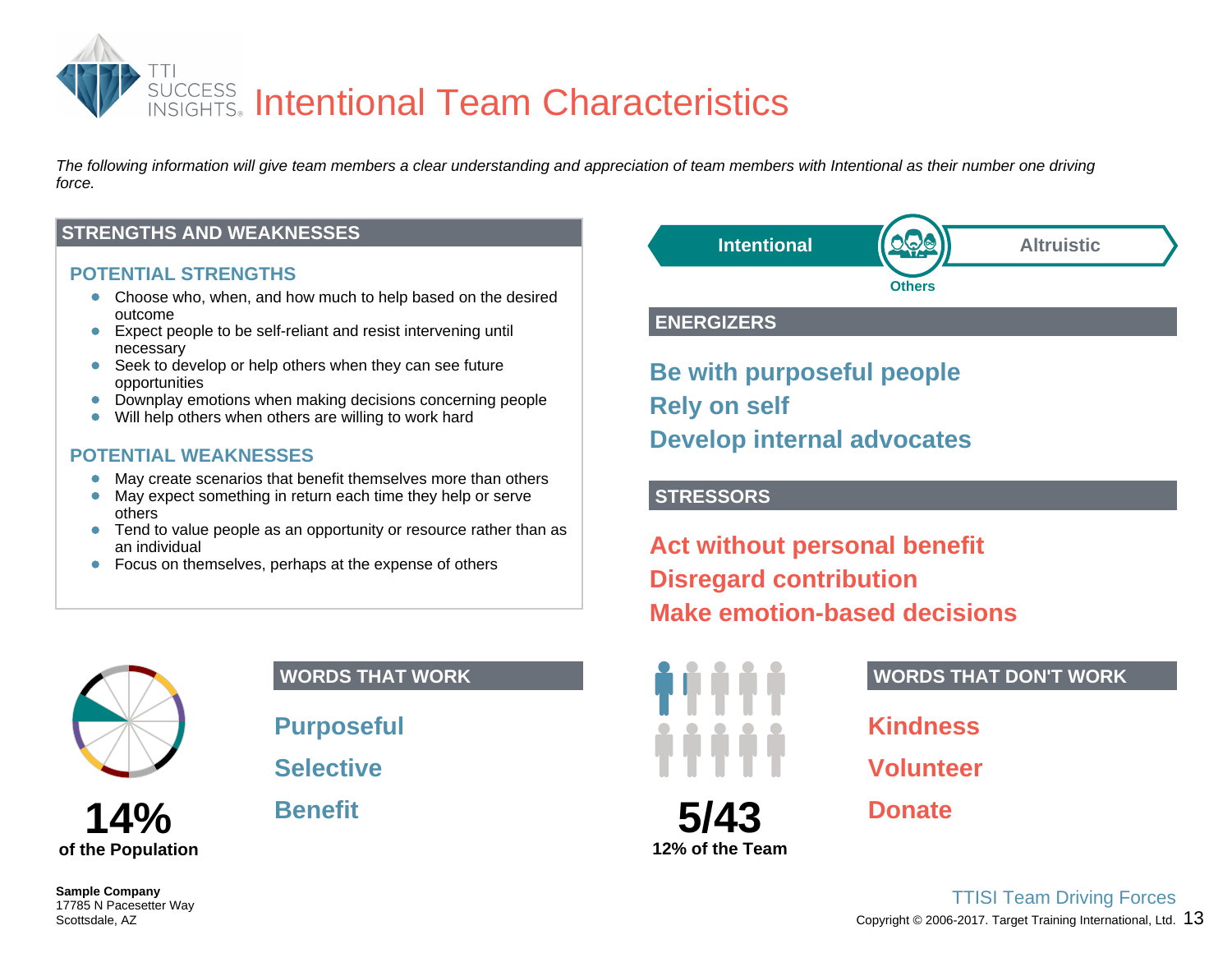

# **INTENTIONAL TEAM**

David Bonnstetter John Carli Dave Clark Philip Daugs Cherisse Mowry











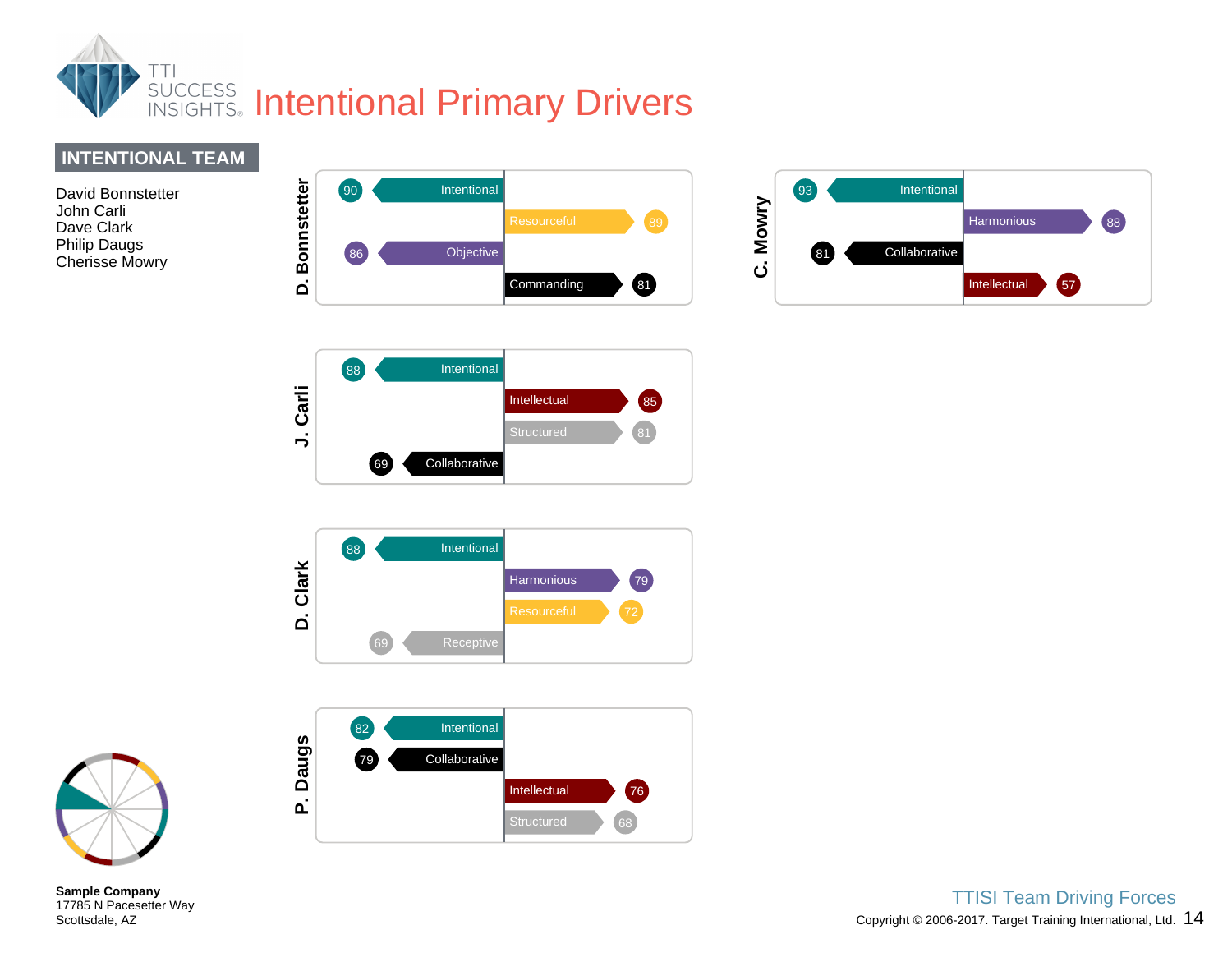

*The following information will give team members a clear understanding and appreciation of team members with Collaborative as their number one driving force.*

### **STRENGTHS AND WEAKNESSES**

### **POTENTIAL STRENGTHS**

- Set aside their own agenda for the good of the company/community
- Seek to fit in rather than stand out  $\bullet$
- **•** Focus on what they contribute versus advancing their position
- Works behind the scenes to accomplish outcomes
- Feels comfortable in a supporting role  $\bullet$

### **POTENTIAL WEAKNESSES**

- Can be uncomfortable when they are singled out for their contribution
- May pass on leadership opportunities
- Tend to back down on issues important to them to not "rock the  $\bullet$ boat"
- May be overlooked because they do not promote themselves  $\bullet$



# **4% of the Population**

**Sample Company** 17785 N Pacesetter Way Scottsdale, AZ

### **WORDS THAT WORK**

**Together**

**Cooperative**

**Community**



### **ENERGIZERS**

**Work on team projects Feel included Connect to the team**

### **STRESSORS**

**Be in egotistical environments Recognize individual achievements Work alone**



**5% of the Team**

### **WORDS THAT DON'T WORK**

**Status**

**Individual**

**Control**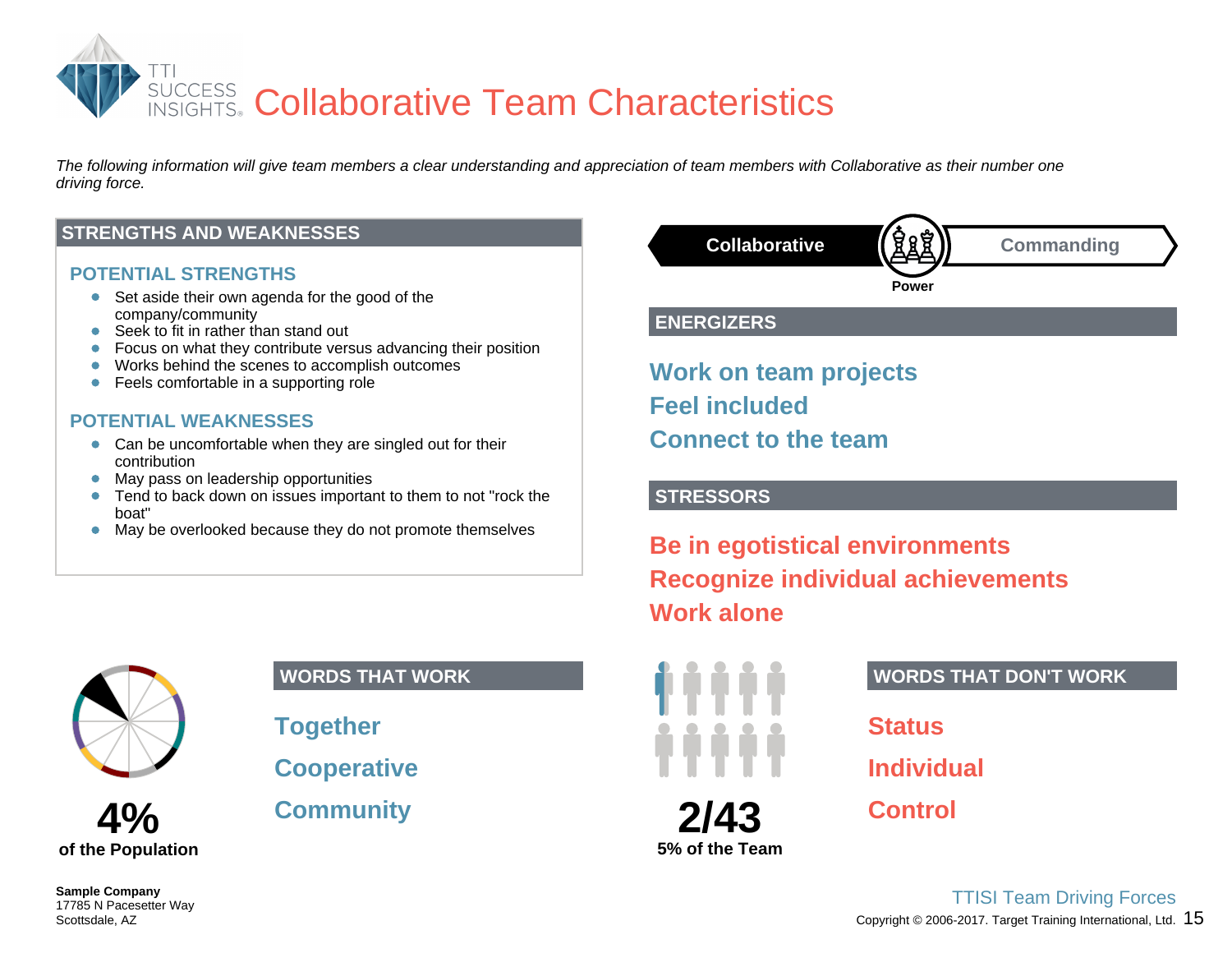

# **COLLABORATIVE TEAM**

Erin Healy Teresa Taylor



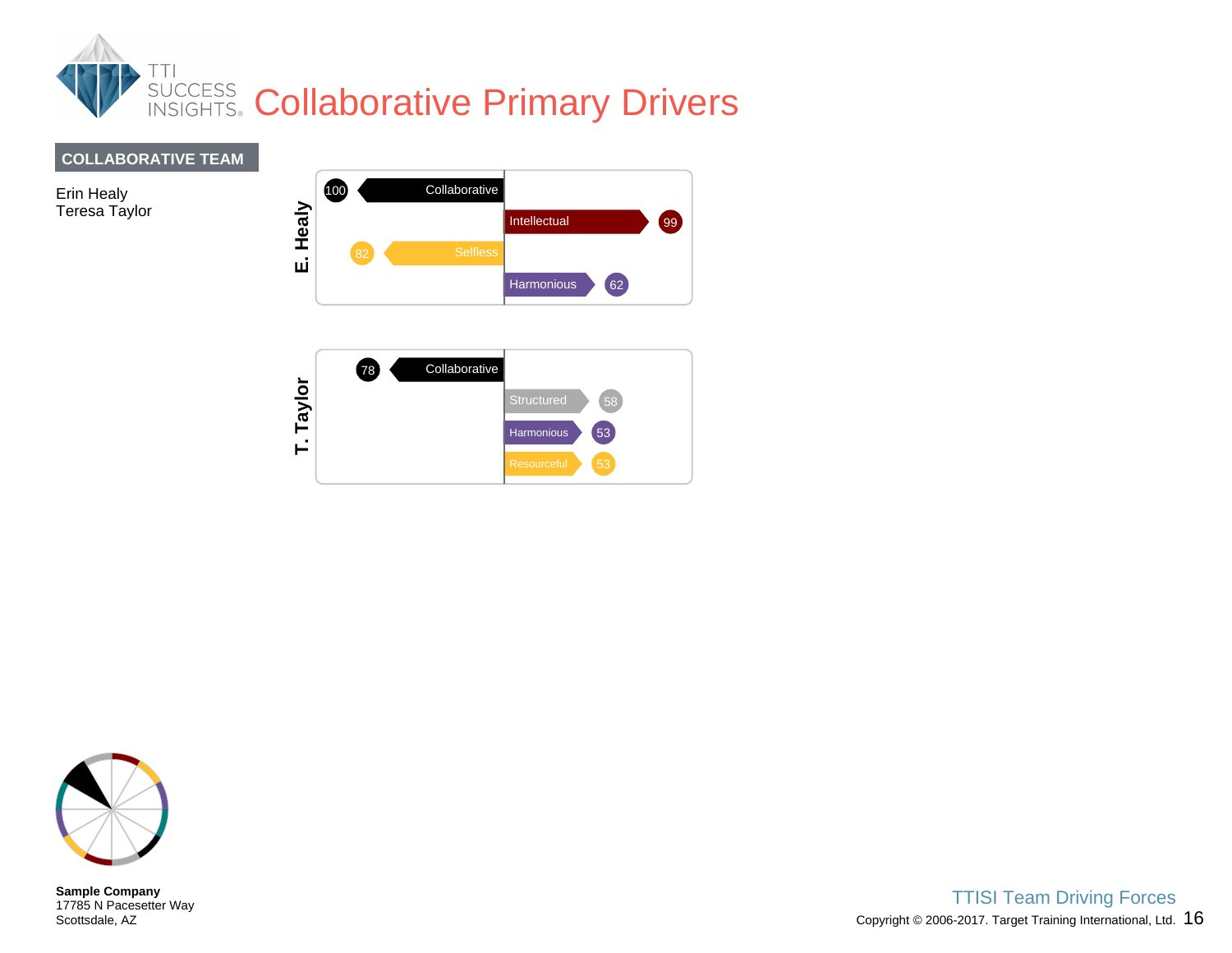

*The following information will give team members a clear understanding and appreciation of team members with Selfless as their number one driving force.*

### **STRENGTHS AND WEAKNESSES**

### **POTENTIAL STRENGTHS**

- Provide assistance and resources with minimal expectation of personal return
- Accomplish tasks simply for the sake of accomplishment  $\bullet$
- Define value or success by what comes out of a situation not what  $\bullet$ is put in
- $\bullet$ Focus on the completion of a task rather than efficiency
- Willing to participate without consideration for personal  $\bullet$ circumstance

### **POTENTIAL WEAKNESSES**

- May view activity as productivity
- $\bullet$ Can potentially waste resources
- May value completion of the tasks over time, resources, or talent  $\bullet$ limitations
- Tend to have casual approach to how performance is measured  $\bullet$



# **7% of the Population**

**Sample Company** 17785 N Pacesetter Way Scottsdale, AZ

### **WORDS THAT WORK**

**Accomplish**

**Casual**

**Complete**



### **ENERGIZERS**

**Work on unrestricted projects Complete tasks Act spontaneous**

### **STRESSORS**

**Focus on the process Measure success through efficiency Assess practical results**



**2% of the Team**

### **WORDS THAT DON'T WORK**

**Efficient Maximize**

**Gain**

Copyright  $@$  2006-2017. Target Training International, Ltd.  $17$ TTISI Team Driving Forces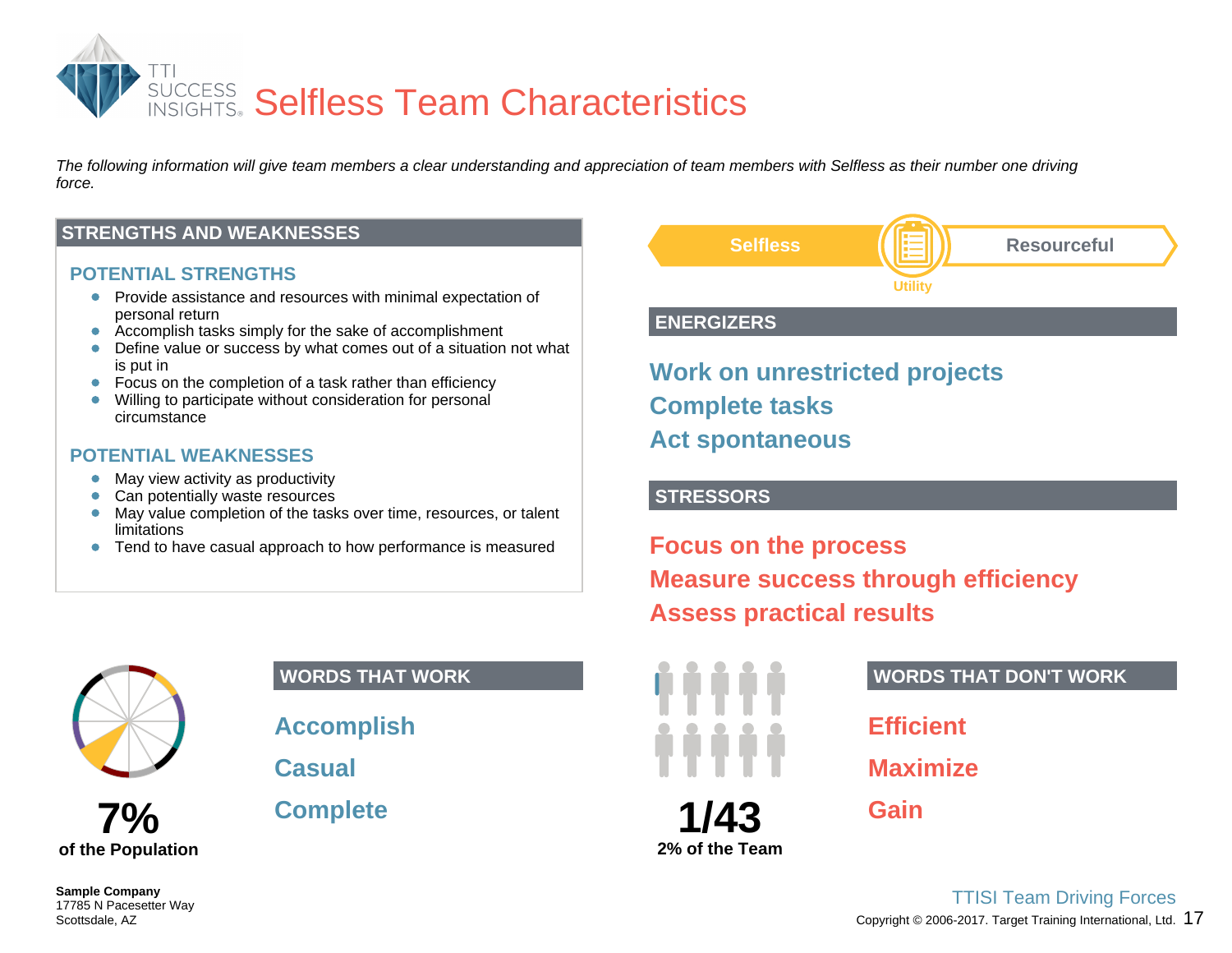



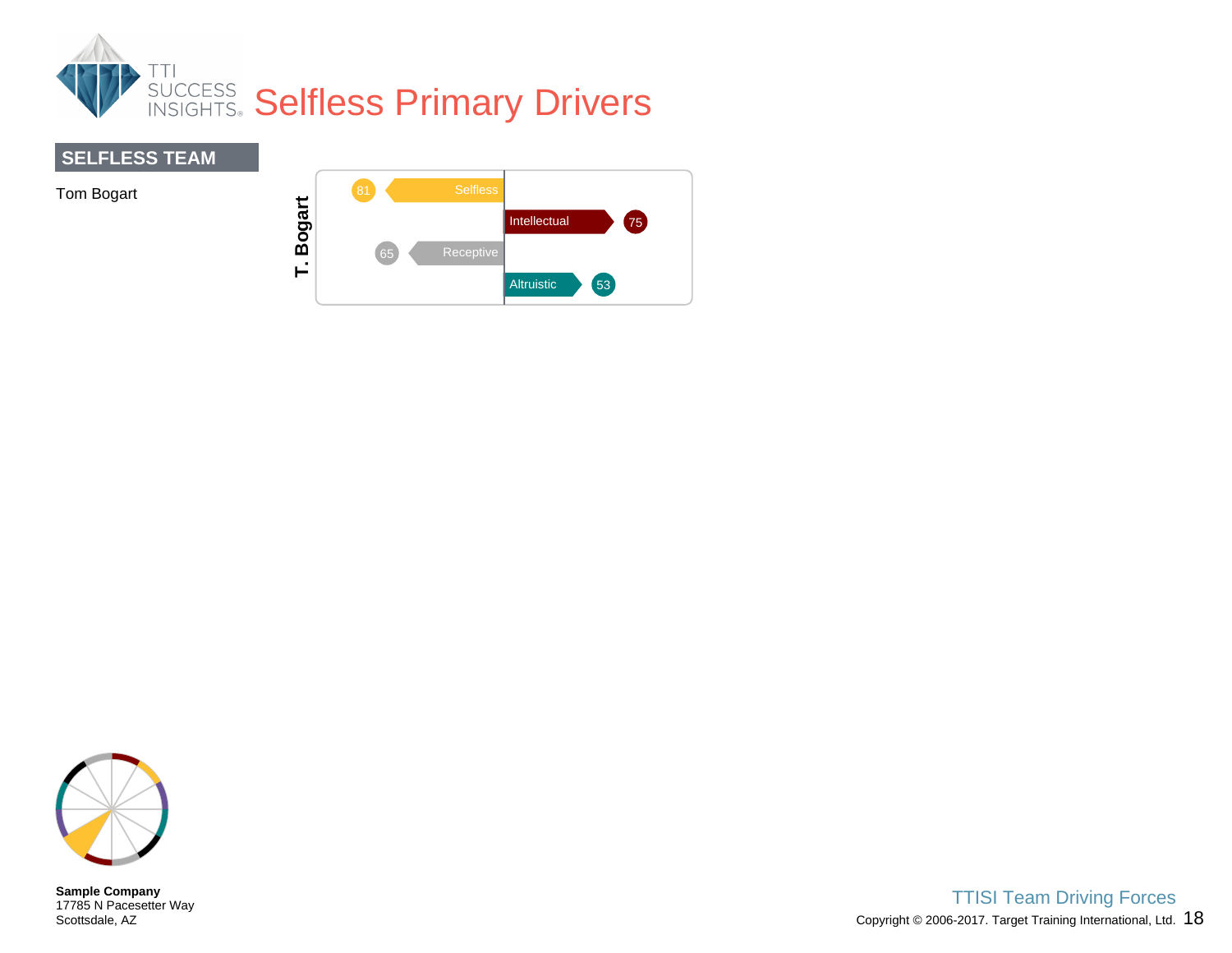

*The following information will give team members a clear understanding and appreciation of team members with Structured as their number one driving force.*

### **STRENGTHS AND WEAKNESSES**

### **POTENTIAL STRENGTHS**

- Seek to establish standards by which they operate
- May protect and potentially promote principles and beliefs  $\bullet$
- Tend to have a "code" by which to live  $\bullet$
- Place a high value on working within defined and structured  $\bullet$ systems
- Value a traditional and proven approach  $\bullet$

### **POTENTIAL WEAKNESSES**

- May place personal ideology before that of the organization  $\bullet$
- Can over-promote their philosophy to others
- Can be closed-minded and judgmental toward other viewpoints
- Tend to resist change to established procedures



**ENERGIZERS**

**Protect beliefs Seek consistency Fit within a structure**

### **STRESSORS**

**Embrace new ideas Disregard tradition Redesign existing systems**



### **WORDS THAT WORK**

**Tradition**

**Ideology**

**Constant**



**2% of the Team**

### **WORDS THAT DON'T WORK**

**Possibilities New methods**

**Flexible**

Copyright  $@$  2006-2017. Target Training International, Ltd.  $19$ TTISI Team Driving Forces

**Sample Company** 17785 N Pacesetter Way Scottsdale, AZ

**5%**

**of the Population**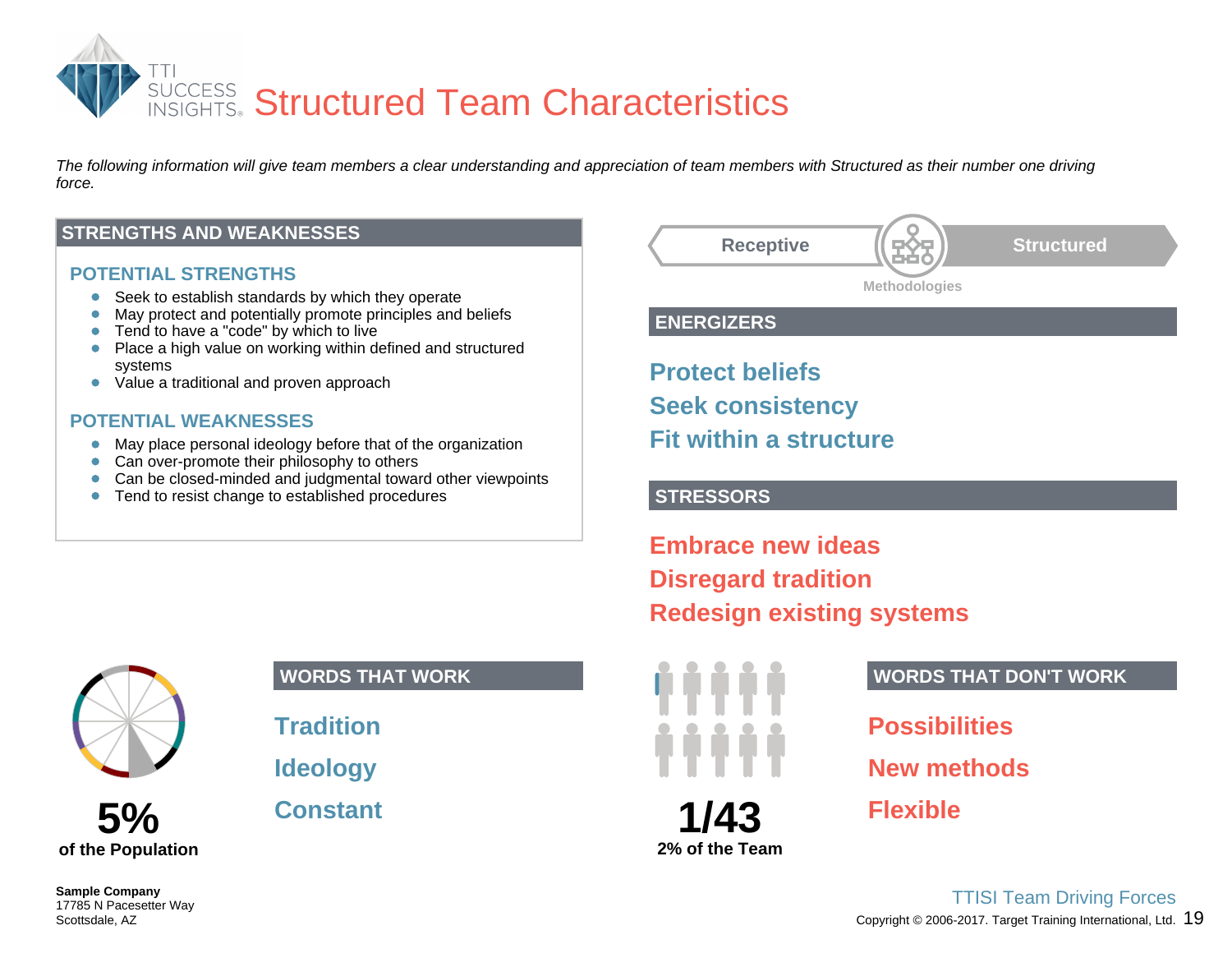







**Sample Company** 17785 N Pacesetter Way Scottsdale, AZ

Copyright © 2006-2017. Target Training International, Ltd.  $\,20\,$ TTISI Team Driving Forces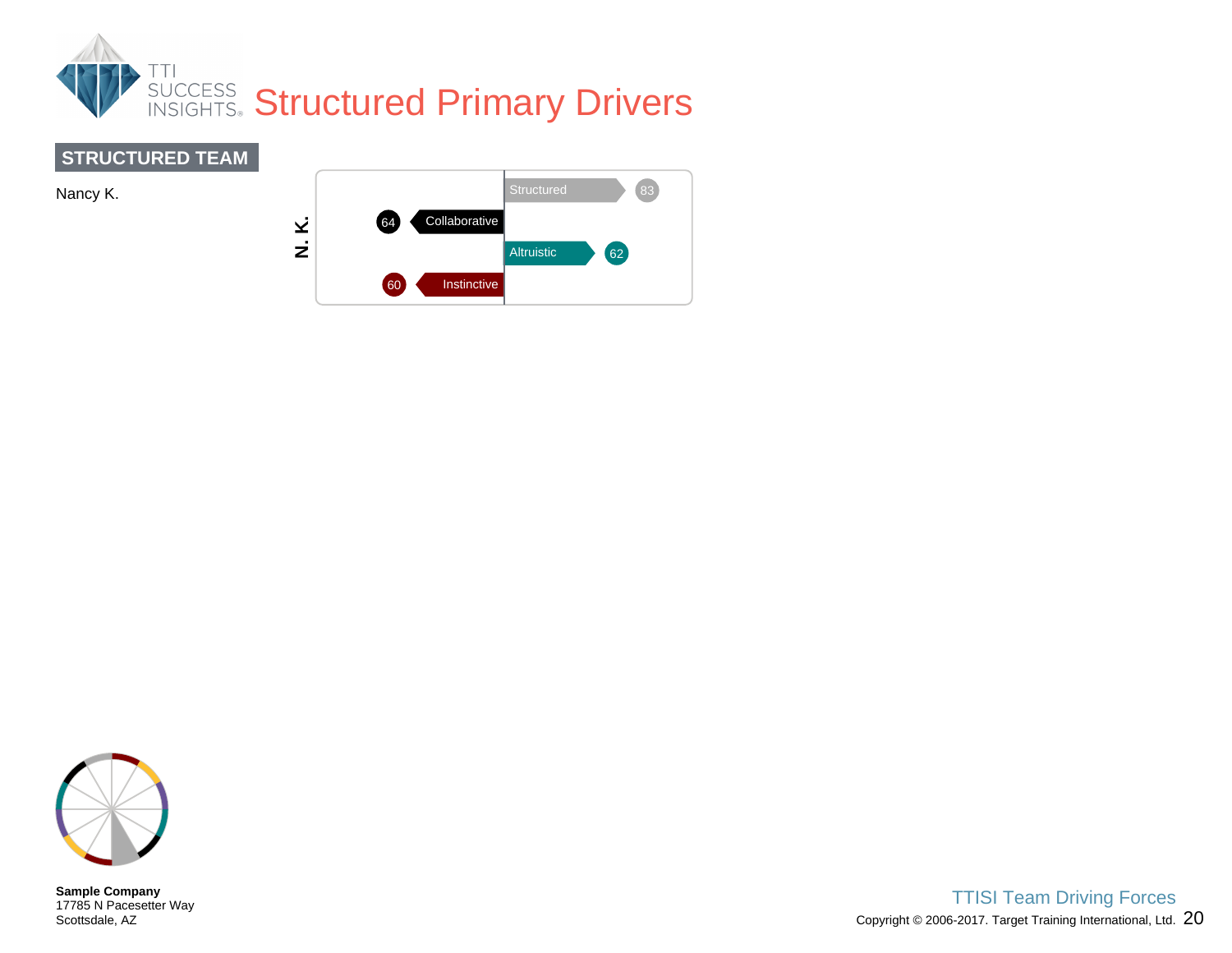

*The following information will give team members a clear understanding and appreciation of team members with Altruistic as their number one driving force.*

### **STRENGTHS AND WEAKNESSES**

### **POTENTIAL STRENGTHS**

- Act to alleviate suffering of others
- Take notice of and responds to people in need
- Believe that all people should have the opportunity to be the best  $\bullet$ they can be
- Volunteer and give generously of themselves
- Seek to help and support others  $\bullet$

### **POTENTIAL WEAKNESSES**

- $\bullet$ May prioritize others' needs over their own needs
- Base personal decisions on the impact to others not self  $\bullet$
- Act to alleviate suffering of others even at their own detriment
- $\bullet$ May support others at the expense of their own work



**6%**

**of the Population**

### **WORDS THAT WORK**

**Comfort**

**Sacrifice**

**Compassion**

**Intentional Altruistic Others**

### **ENERGIZERS**

**Eliminate conflict Support humanitarian causes Participate in charitable events**

### **STRESSORS**

**Observe favoritism Ignore others in need Put self first**



**1/43 2% of the Team**

### **WORDS THAT DON'T WORK**

**Selective**

**Deliberate**

**Intentional**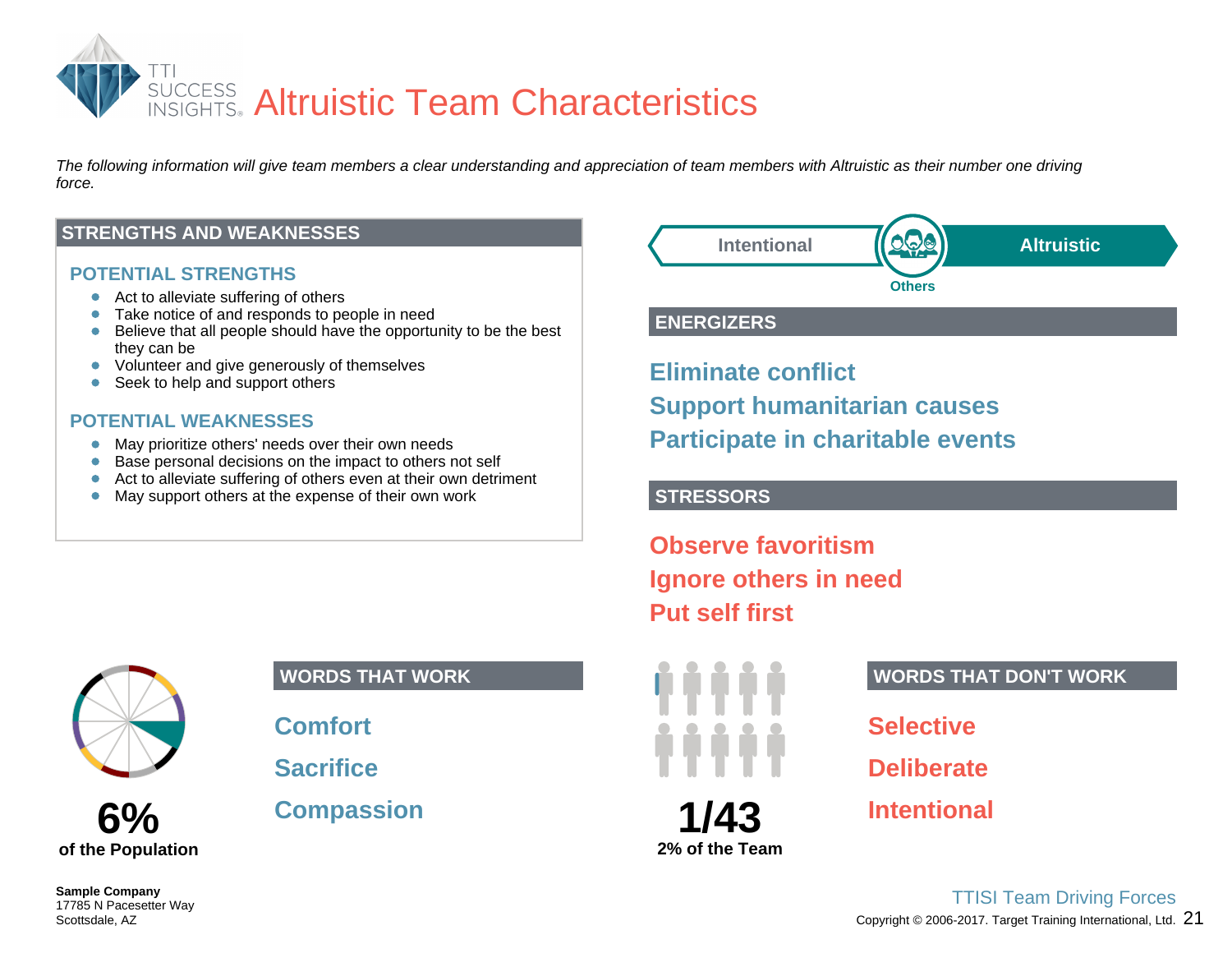

# **ALTRUISTIC TEAM**



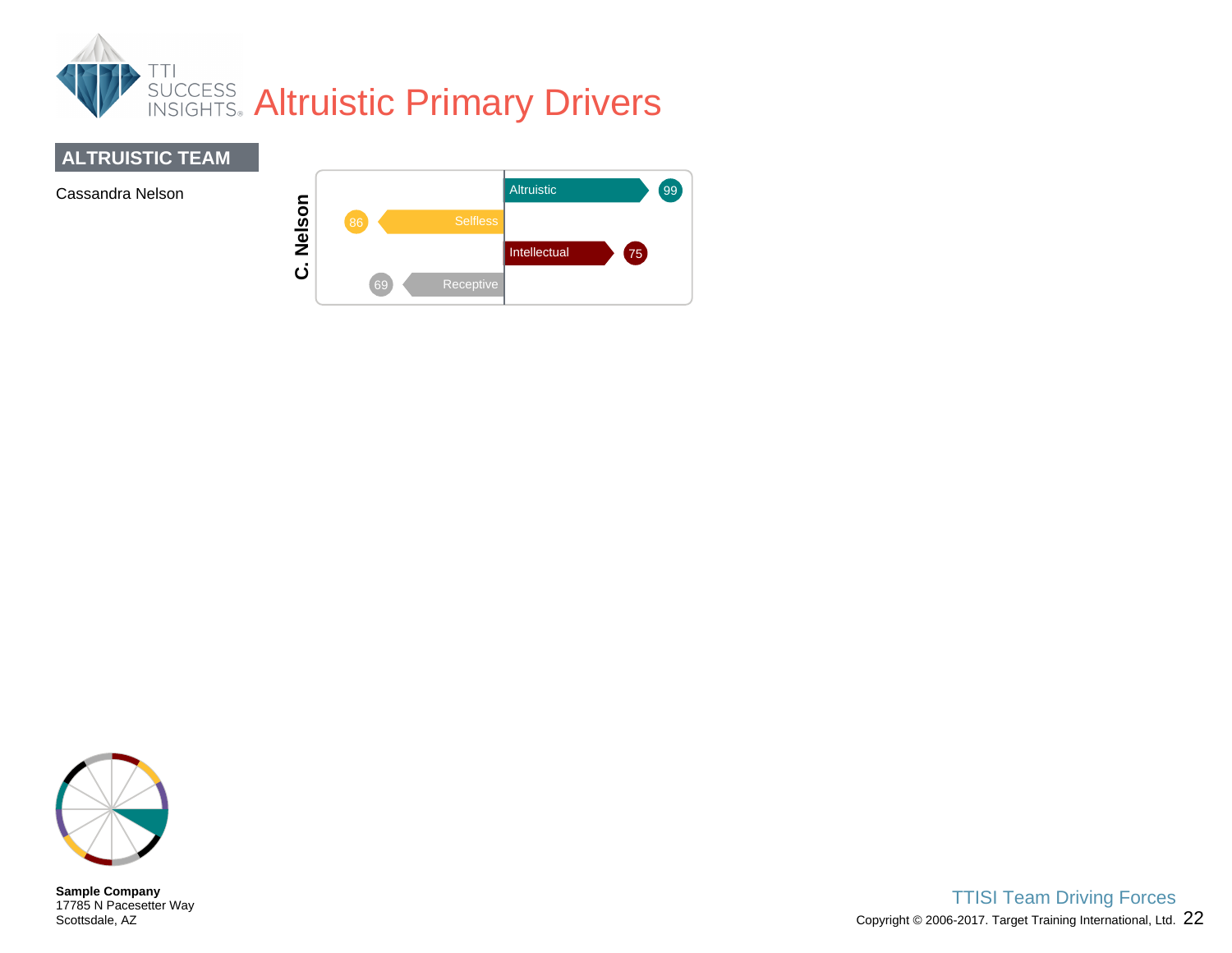

*The following information may be characteristics that are missing or could benefit the current team.*

### **STRENGTHS AND WEAKNESSES**

### **POTENTIAL STRENGTHS**

- $\bullet$ Strive to advance their position
- Value status and public recognition  $\bullet$
- Seek to control their own destiny
- Create winning strategies and outcomes  $\bullet$
- Strive to set themselves apart  $\bullet$

### **POTENTIAL WEAKNESSES**

- Tend to have a me versus we attitude
- $\bullet$ Can be driven by the desire to achieve status and recognition
- May over emphasize the need to control or direct people and  $\bullet$ projects
- May not consider people in seeking personal advancement  $\bullet$



### **ENERGIZERS**

**Obtain status symbols Pursue advancement opportunities Create and control destiny**

### **STRESSORS**

**Delay personal advancement Lack authority Have a small workspace**



**13% of the Population**

### **WORDS THAT WORK**

**Lead**

**Control**

**Win**



### **WORDS THAT DON'T WORK**

**Together Cooperative Supportive**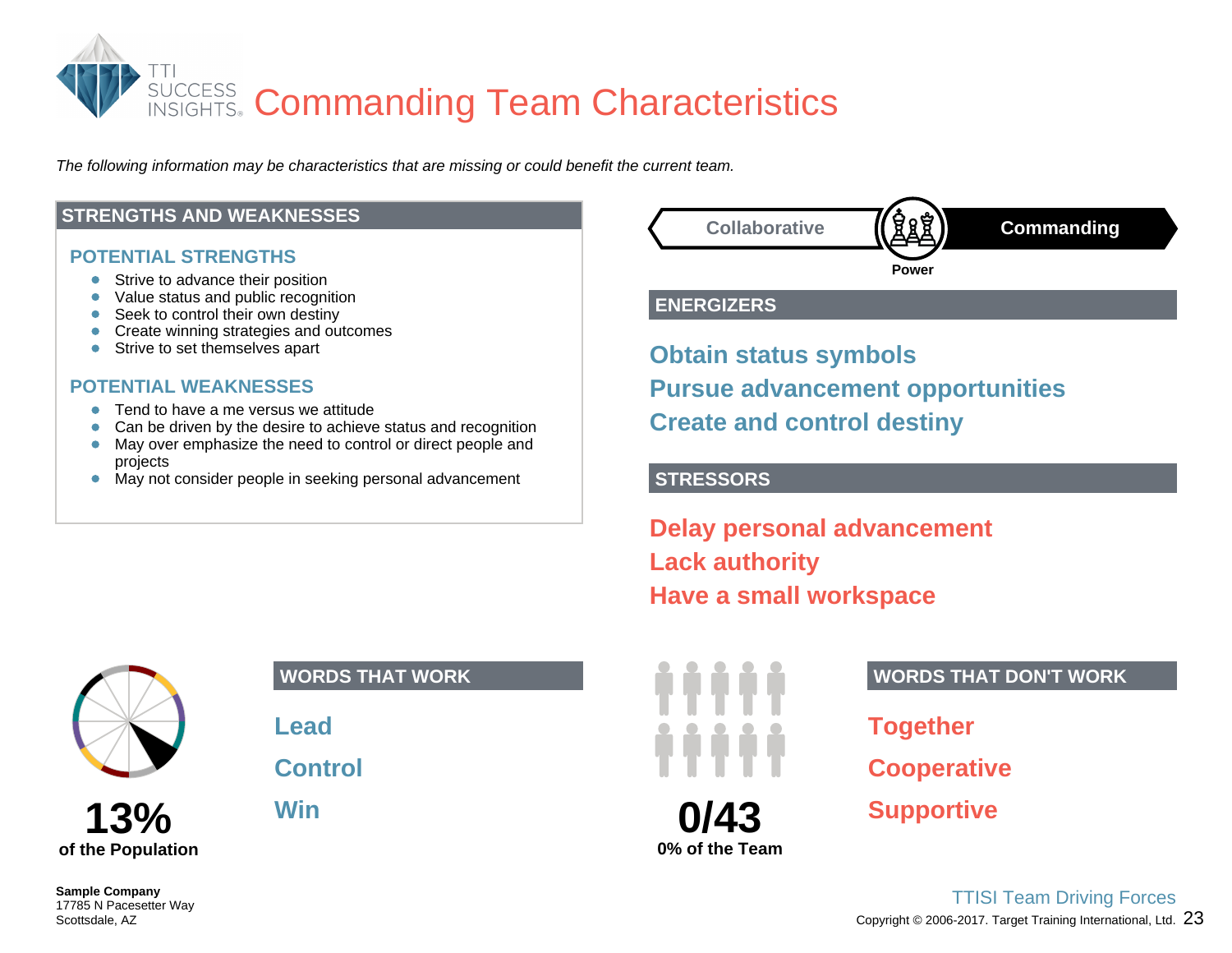

*The following information may be characteristics that are missing or could benefit the current team.*

### **STRENGTHS AND WEAKNESSES**

### **POTENTIAL STRENGTHS**

- $\bullet$ Comfortable starting a project before gathering all information
- Seek specific information to address a current situation  $\bullet$
- Seek information that has a direct application
- Can rely on past experiences  $\bullet$
- Understand the value of intuition  $\bullet$

### **POTENTIAL WEAKNESSES**

- May start a project without all the required information  $\bullet$
- Tend to jump to conclusions without gathering all the information  $\bullet$
- Can rely too much on past experience and intuition  $\bullet$
- May disregard excess information  $\bullet$



### **ENERGIZERS**

**Decide based on intuition Learn on demand Apply past knowledge**

### **STRESSORS**

**Conduct extensive research Discuss hypothetical subjects Justify intuitive decisions**



# **3% of the Population**

### **Sample Company** 17785 N Pacesetter Way Scottsdale, AZ

### **WORDS THAT WORK**

**Relevant**

**Specific**

**Apply**

# **0/43**

**0% of the Team**

### **WORDS THAT DON'T WORK**

**Comprehensive**

**Classify**

**Examine**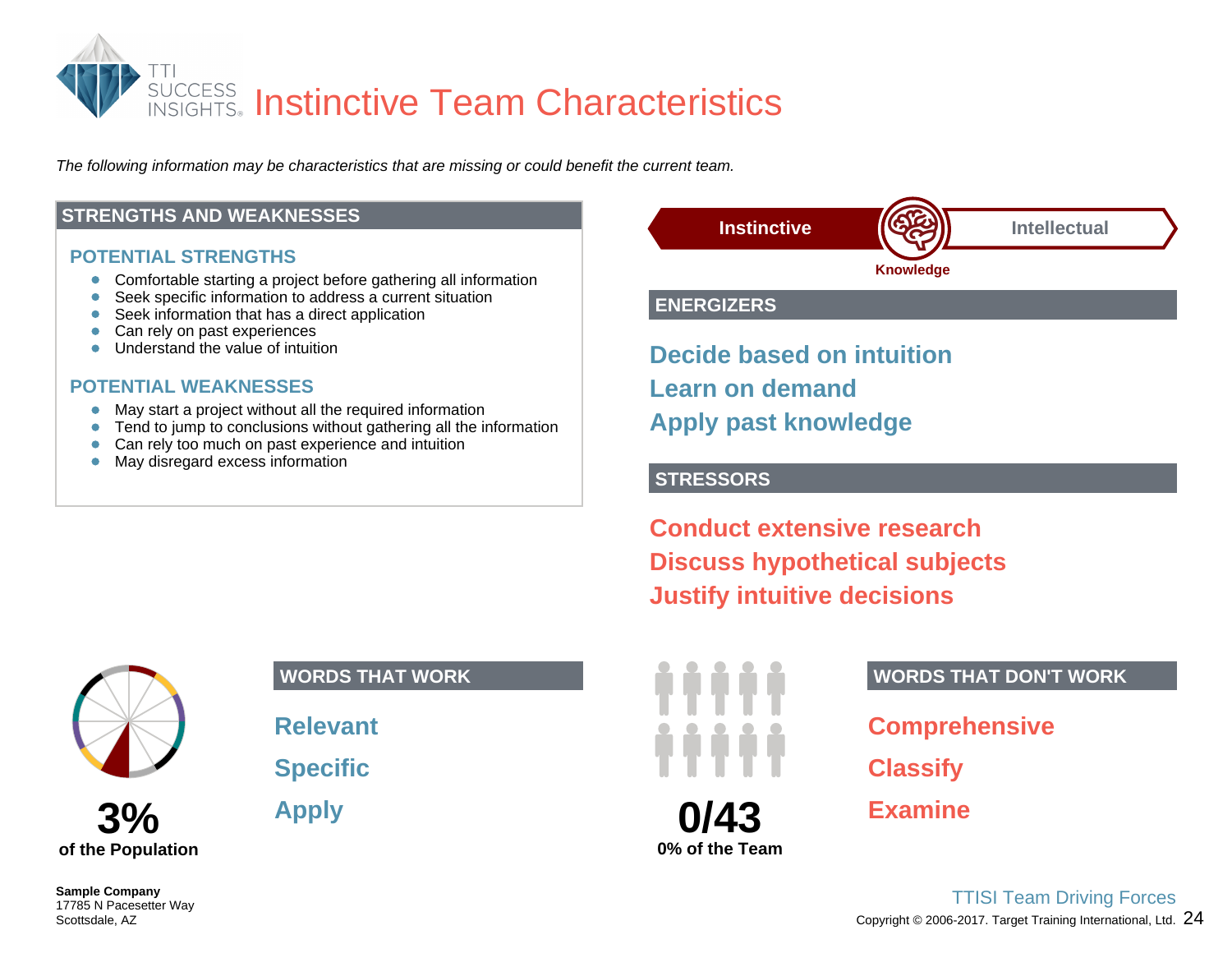

*The following information may be characteristics that are missing or could benefit the current team.*

### **STRENGTHS AND WEAKNESSES**

### **POTENTIAL STRENGTHS**

- $\bullet$ Focus on the function not the appearance
- Can succeed in chaotic environments  $\bullet$
- Isolate personal challenges and remains focused on the task
- Compartmentalize and focus on the situation  $\bullet$
- $\bullet$ Emphasize the destination not the journey

### **POTENTIAL WEAKNESSES**

- Can over compartmentalize and miss the issues of the whole picture
- $\bullet$ May overemphasize the function with disregard for appearance
- May ignore environments that are potentially distracting for others  $\bullet$
- $\bullet$ Tend to miss the overall experience by focusing only on tangible components



# **12% of the Population**

**Sample Company** 17785 N Pacesetter Way Scottsdale, AZ

### **WORDS THAT WORK**

**Detach**

# **Function**

**Reality**



### **ENERGIZERS**

**Compartmentalize Provide tangible outcomes Decide based on data**

### **STRESSORS**

**Be subjective Put appearance over function Pursue intangible ideas**



### **WORDS THAT DON'T WORK**

**Experience Harmony**

**Subjective**

Copyright © 2006-2017. Target Training International, Ltd.  $\,25\,$ TTISI Team Driving Forces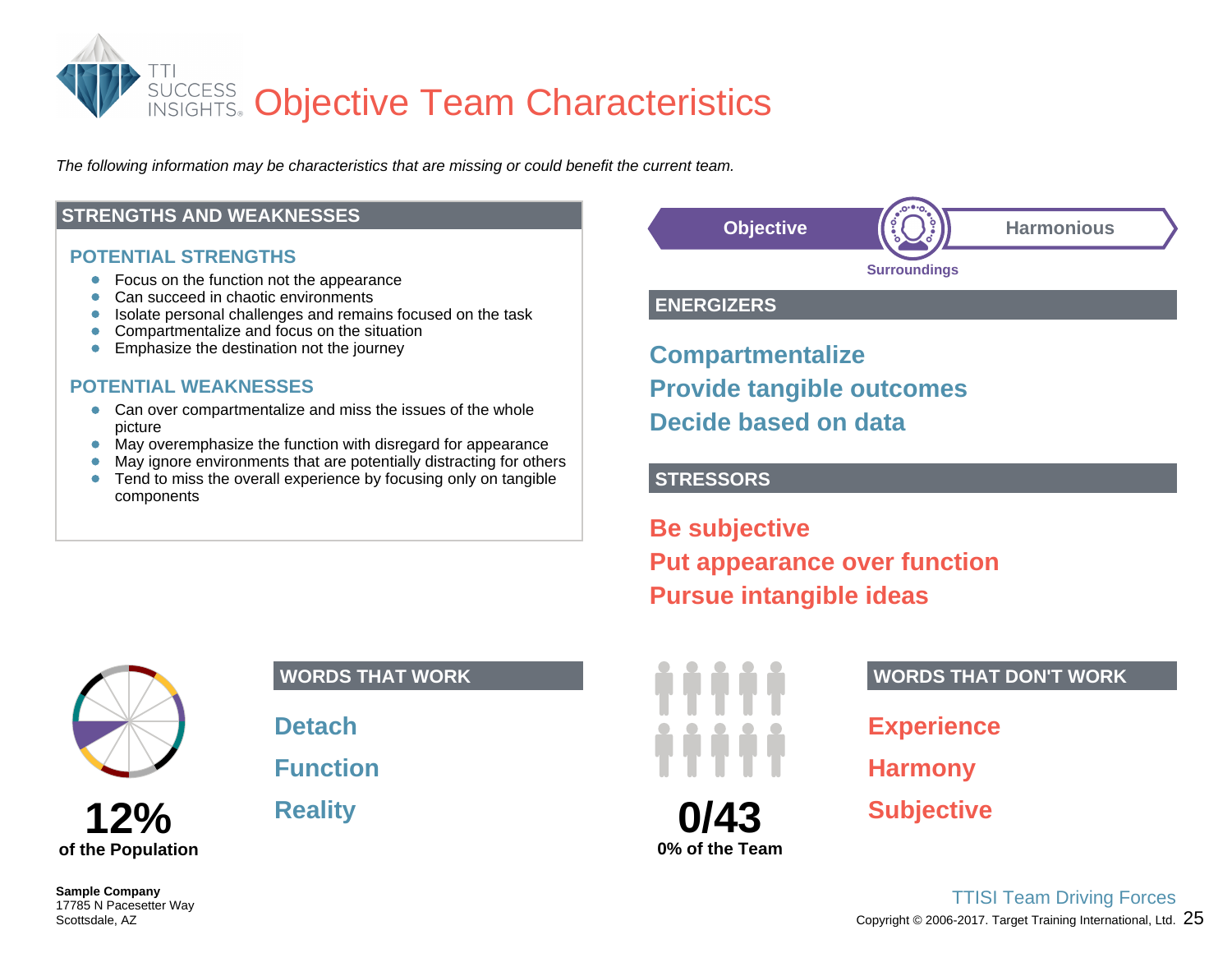

Every individual has a hierarchy of Driving Forces, some of which may be a revelation to them when they experience their assessment results. Every human being encounters situations where they have to interact with aspects related to knowledge, utility, others, surroundings, power and methodologies. Driving Forces can be examined individually, but the majority of the time they act in combinations as we respond to situations. The various combinations of the Driving Forces can be virtually infinite, therefore TTI SI suggests that you consider a person's top four Driving Forces when examining why that individual is driven to do what they do.

The 12 Driving Forces will fall into one of three clusters: Primary, Situational or Indifferent. These clusters will affect why a person acts the way they do in every situation.

The top four Driving Forces create a cluster that moves a person to action most, if not all, of the time. Thus, by focusing on the cluster rather than a single driver, combinations are created that are very specific to the individual. The closer the scores are to each other, the more a person employs each driver. When dealing with the Primary cluster, it is important to consider which Primary Driving Force is the most relevant in a particular context.

This section includes the six keywords and the corresponding Driving Forces. Each keyword page lists the names of team members who have one of these factors in the Primary Driving Forces cluster.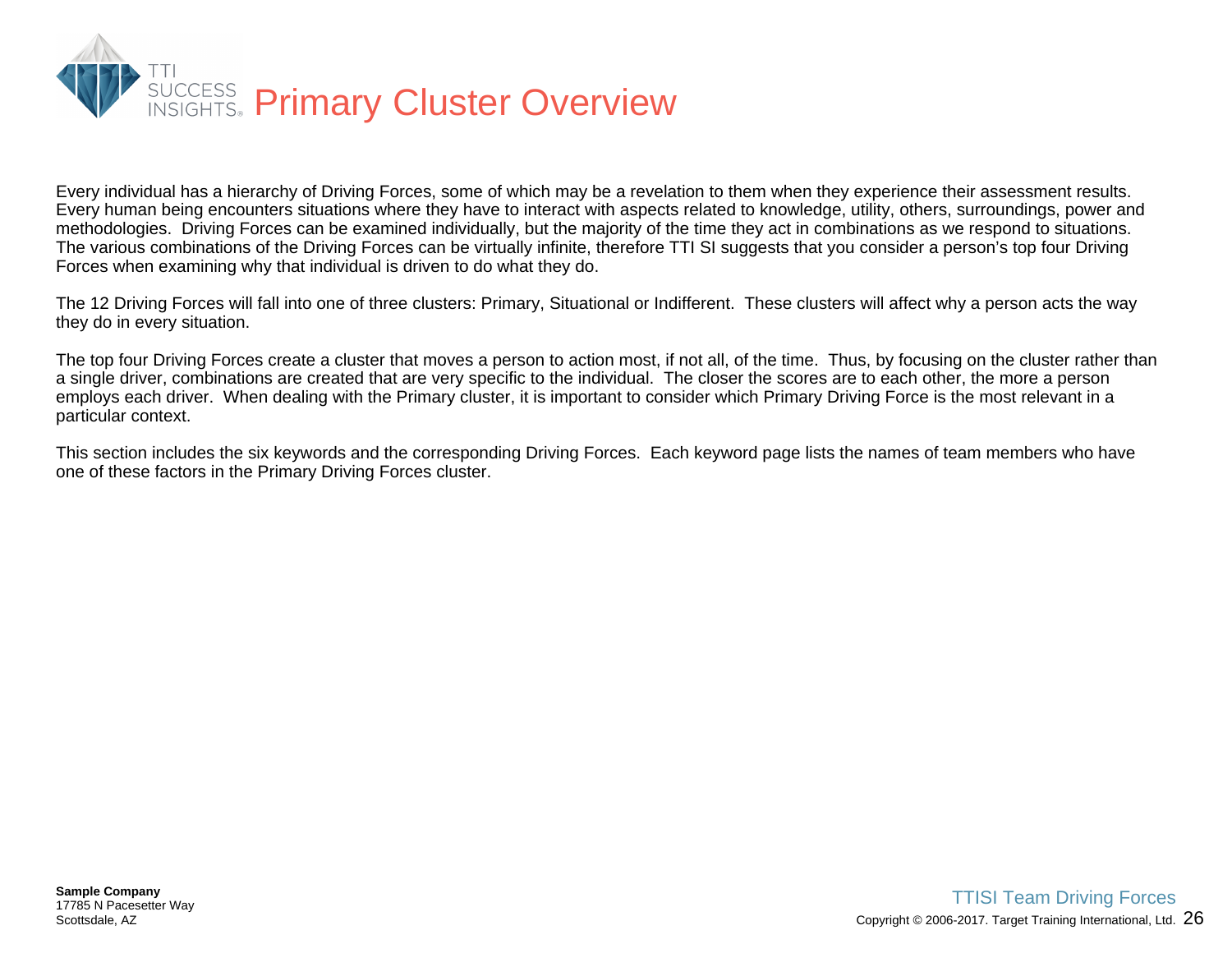

| <b>Instinctive</b>                   |   |                                                                                                                                  | <b>Intellectual</b>  |
|--------------------------------------|---|----------------------------------------------------------------------------------------------------------------------------------|----------------------|
|                                      |   |                                                                                                                                  |                      |
|                                      |   | James Alire<br>Ron Bonnstetter<br>Nick Chris<br>Eric Gehrig<br><b>Richard Hunt</b><br>Rico Rivera<br><b>Brent Rowland</b>        | <b>Robert Stokes</b> |
| Susan Ginn                           | 2 | Tom Bogart<br>John Carli<br><b>Candice Frazer</b><br><b>Erin Healy</b><br>Jill Heberling<br><b>Dustin Hebets</b><br>Cameron Hood |                      |
| <b>Todd Fox</b><br><b>Anne Klink</b> |   | Kate Biben<br><b>Philip Daugs</b><br>Cassandra Nelson<br>Sandra Stoner<br><b>Bobby Tyning</b>                                    |                      |
| Nancy K.                             |   | Craig Casimir<br><b>Cherisse Mowry</b>                                                                                           |                      |
|                                      |   |                                                                                                                                  |                      |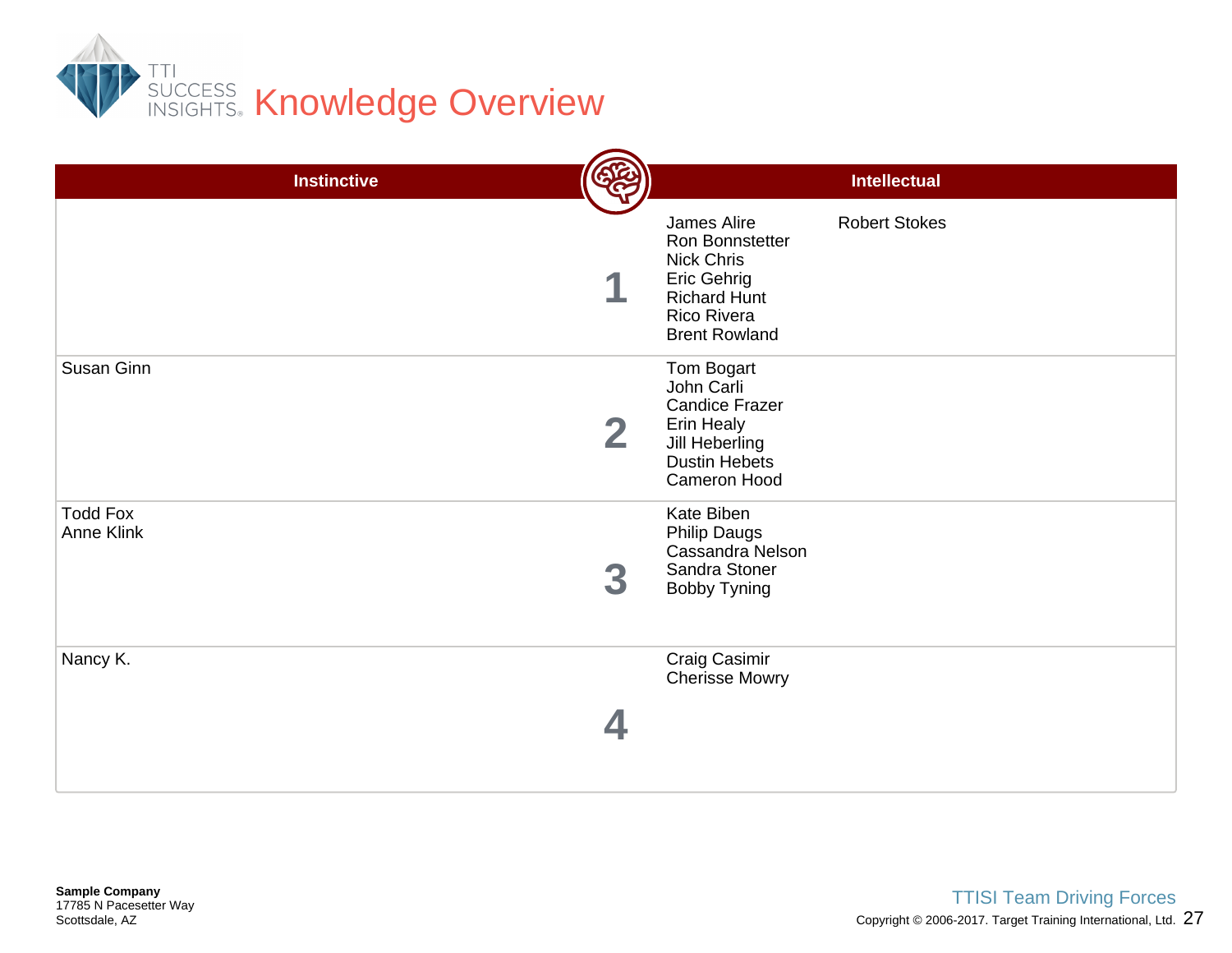

| <b>Selfless</b>                   |                                                                                                                              | <b>Resourceful</b>                                                       |
|-----------------------------------|------------------------------------------------------------------------------------------------------------------------------|--------------------------------------------------------------------------|
| Tom Bogart                        | <b>Rick Bowers</b><br>Rodney Cox<br>Kayla DeVault<br>Anne Klink<br>Amy Lane<br>Ann Leitensdorfer<br><b>Carol Mettenbrink</b> | <b>Ryan Miller</b><br><b>Cindy Rosser</b><br>Anubhav Sharma<br>Adam Wong |
| Cassandra Nelson<br>Sandra Stoner | Vanessa Boettcher<br>David Bonnstetter<br>Favor Larson                                                                       |                                                                          |
| Craig Casimir<br>Erin Healy       | Alec Bonnstetter<br>Dave Clark<br><b>Richard Hunt</b><br><b>Brent Rowland</b>                                                |                                                                          |
|                                   | James Alire<br><b>Candice Frazer</b><br>Jill Heberling<br>Teresa Taylor<br>Kefei Wang                                        |                                                                          |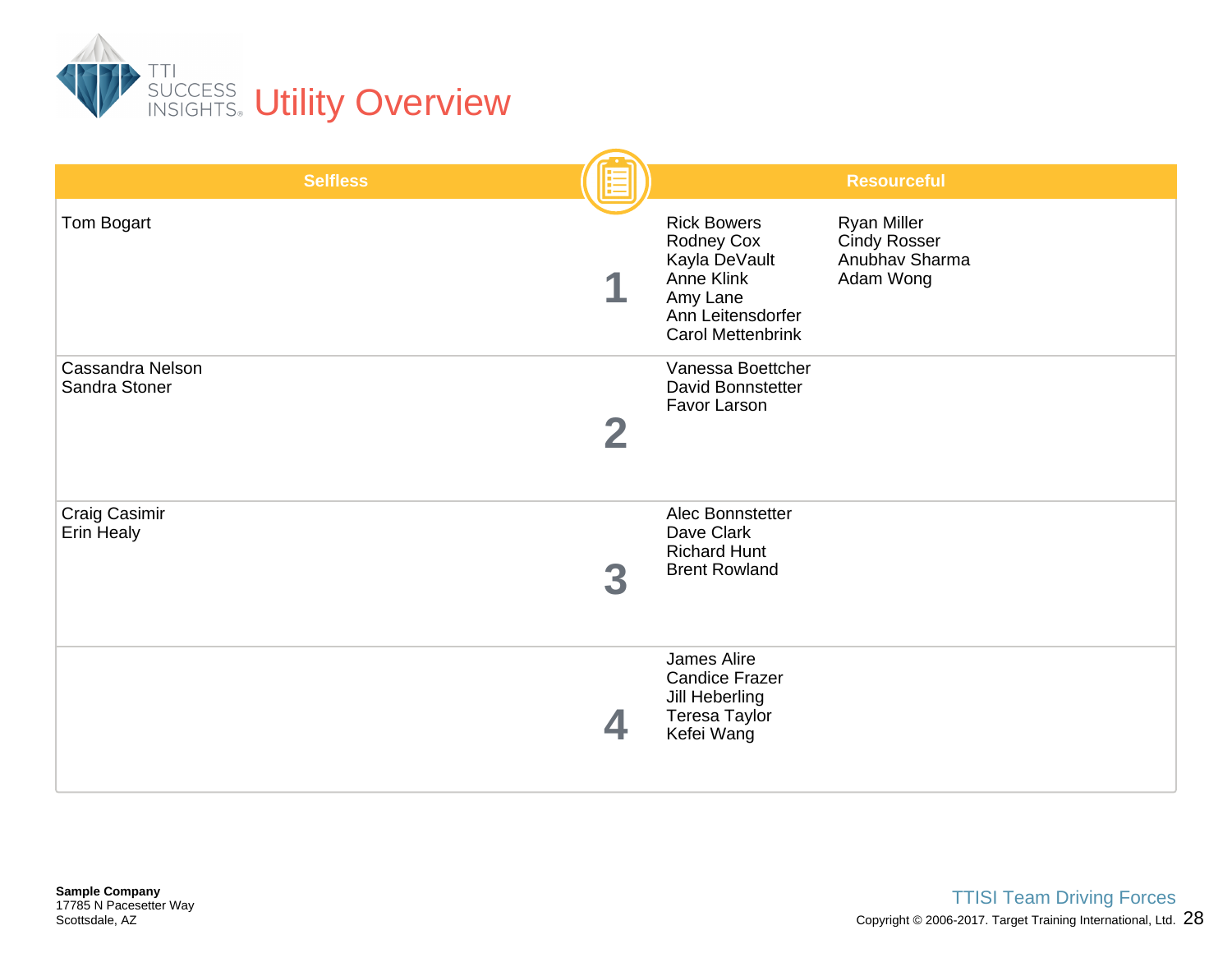

|                                                       | <b>Objective</b> |                                                                                                                             | <b>Harmonious</b> |  |
|-------------------------------------------------------|------------------|-----------------------------------------------------------------------------------------------------------------------------|-------------------|--|
|                                                       |                  | Kate Biben<br><b>Todd Fox</b><br>Susan Ginn<br>Sandra Stoner<br><b>Bobby Tyning</b><br>Kefei Wang                           |                   |  |
| <b>Carol Mettenbrink</b>                              |                  | Dave Clark<br><b>Anne Klink</b><br><b>Cherisse Mowry</b>                                                                    |                   |  |
| David Bonnstetter<br>Anubhav Sharma                   |                  | Jill Heberling<br><b>Dustin Hebets</b><br>Cameron Hood<br>Amy Lane<br>Favor Larson<br><b>Robert Stokes</b><br>Teresa Taylor |                   |  |
| Ron Bonnstetter<br>Eric Gehrig<br><b>Richard Hunt</b> |                  | Alec Bonnstetter<br><b>Nick Chris</b><br>Kayla DeVault<br>Erin Healy                                                        |                   |  |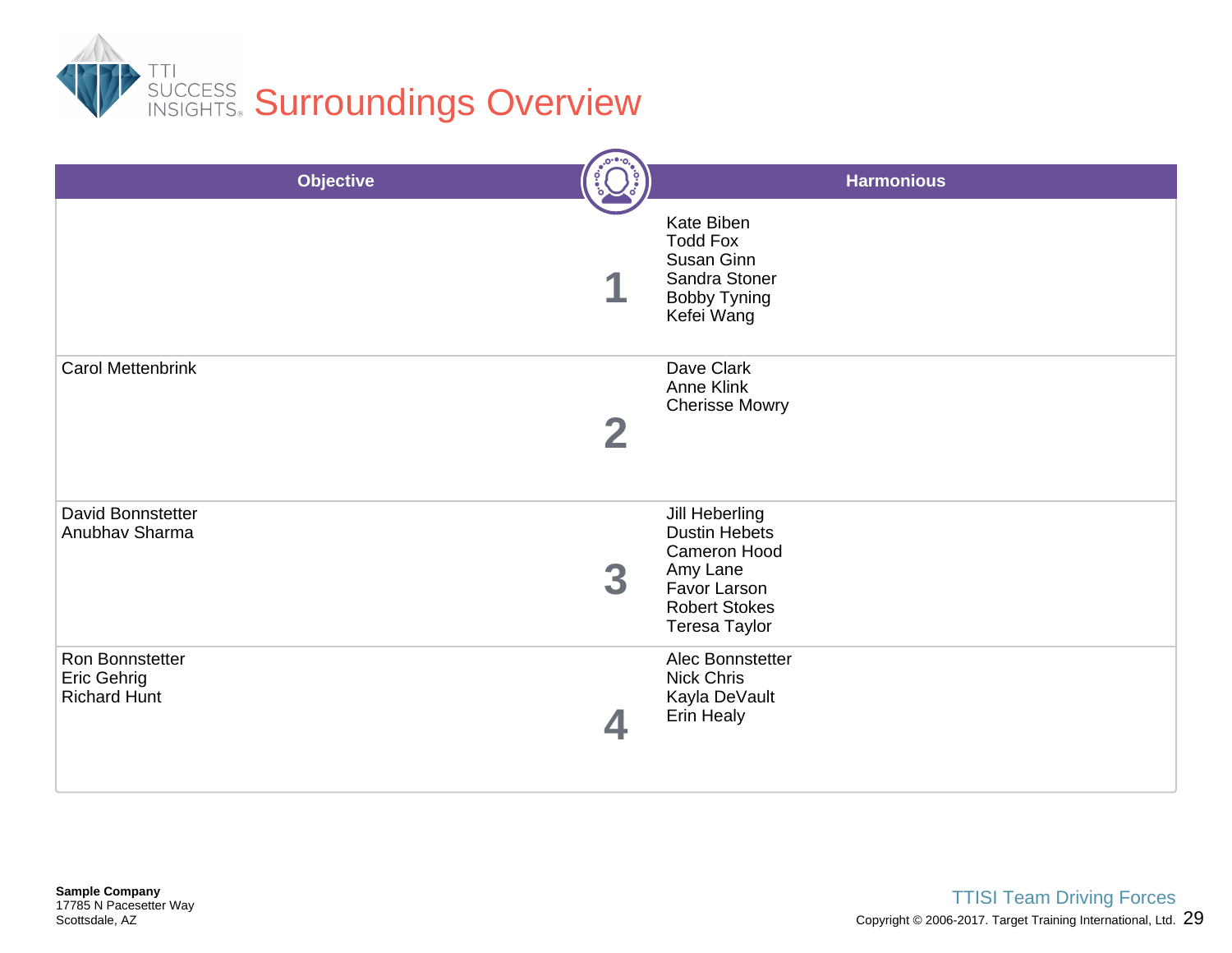

|                                                                                                                                          | <b>Intentional</b> | 000 | <b>Altruistic</b>             |
|------------------------------------------------------------------------------------------------------------------------------------------|--------------------|-----|-------------------------------|
| <b>David Bonnstetter</b><br>John Carli<br>Dave Clark<br><b>Philip Daugs</b><br><b>Cherisse Mowry</b>                                     |                    |     | <b>Cassandra Nelson</b>       |
| James Alire<br>Kate Biben<br>Alec Bonnstetter<br><b>Rick Bowers</b><br><b>Richard Hunt</b><br>Amy Lane<br><b>Bobby Tyning</b>            | Kefei Wang         |     | Craig Casimir<br>Rico Rivera  |
| Vanessa Boettcher<br><b>Nick Chris</b><br>Rodney Cox<br>Candice Frazer<br>Ann Leitensdorfer<br><b>Ryan Miller</b><br><b>Cindy Rosser</b> |                    |     | Nancy K.                      |
| Susan Ginn<br><b>Carol Mettenbrink</b><br>Adam Wong                                                                                      |                    |     | Tom Bogart<br><b>Todd Fox</b> |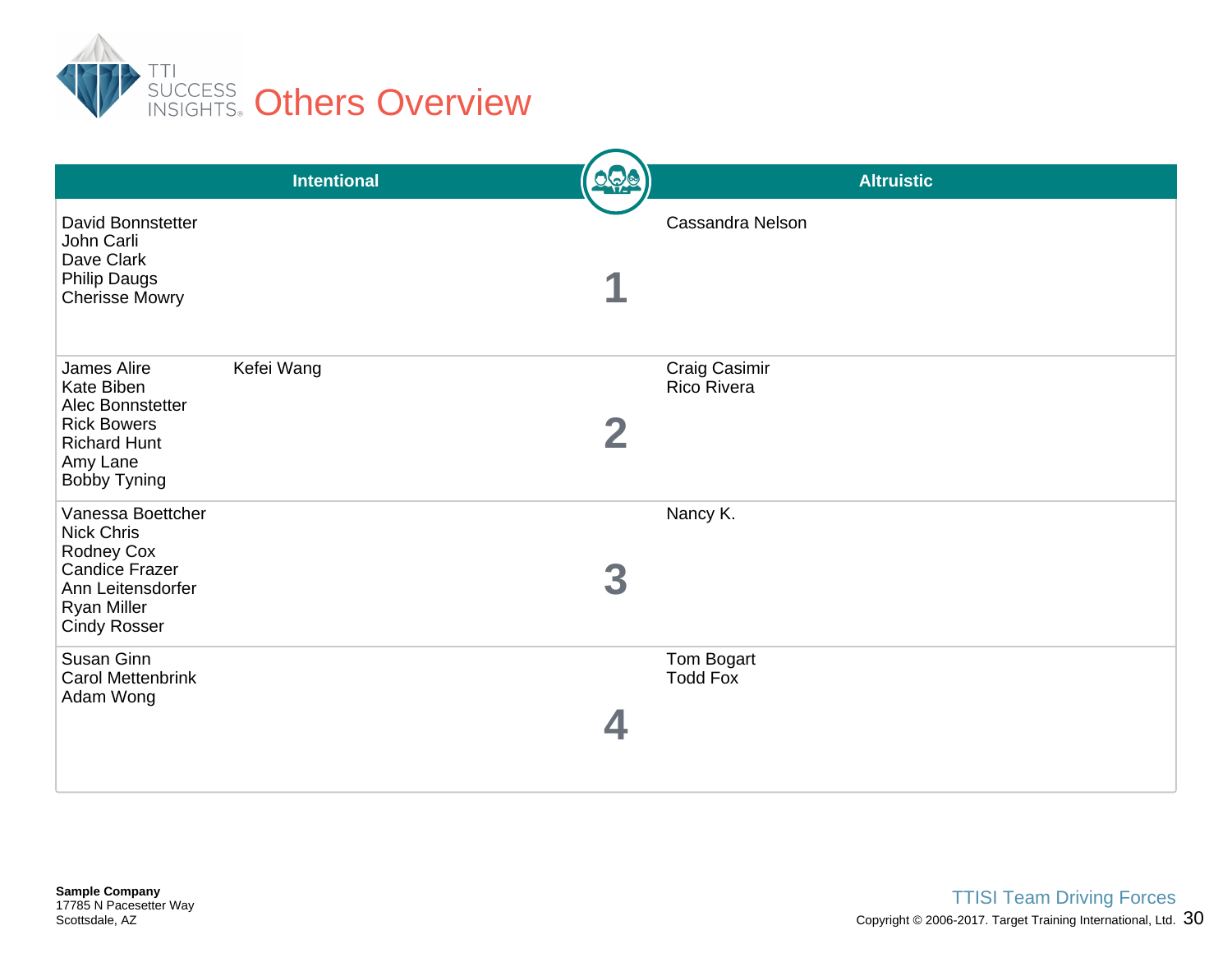

| Erin Healy<br>Teresa Taylor                                                                                                       | <b>Collaborative</b> | <b>Commanding</b>                                                                                                              |
|-----------------------------------------------------------------------------------------------------------------------------------|----------------------|--------------------------------------------------------------------------------------------------------------------------------|
|                                                                                                                                   |                      |                                                                                                                                |
| <b>Philip Daugs</b><br>Eric Gehrig<br>Nancy K.                                                                                    |                      | Rodney Cox<br>Anubhav Sharma                                                                                                   |
| Kayla DeVault<br><b>Cherisse Mowry</b>                                                                                            |                      | Ron Bonnstetter<br>Adam Wong                                                                                                   |
| John Carli<br><b>Dustin Hebets</b><br>Cameron Hood<br>Favor Larson<br>Rico Rivera<br><b>Brent Rowland</b><br><b>Robert Stokes</b> | Sandra Stoner        | Vanessa Boettcher<br>David Bonnstetter<br><b>Rick Bowers</b><br>Ann Leitensdorfer<br><b>Ryan Miller</b><br><b>Cindy Rosser</b> |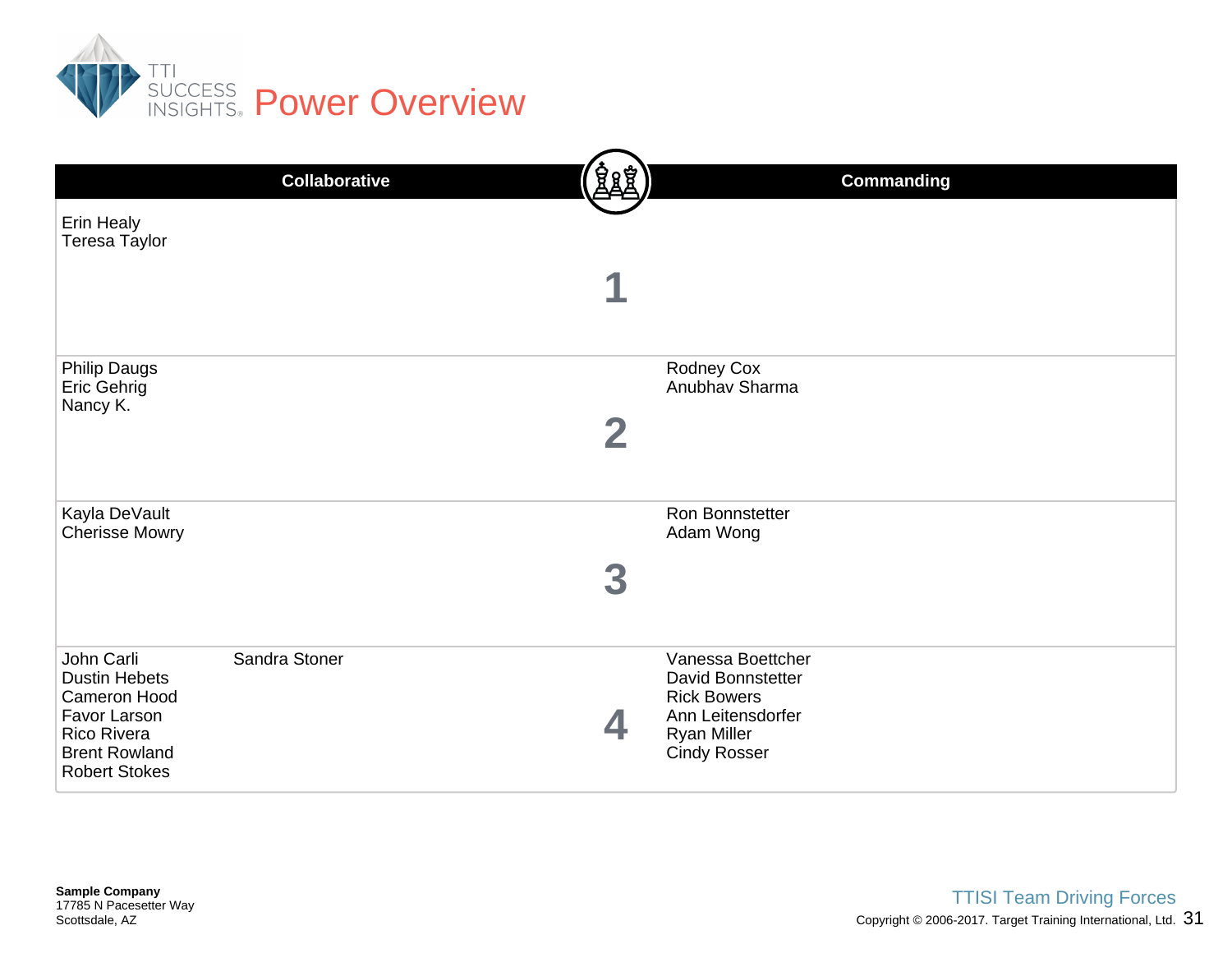

|                                                                                                                                            | <b>Receptive</b>                                          | <b>Structured</b>                                    |
|--------------------------------------------------------------------------------------------------------------------------------------------|-----------------------------------------------------------|------------------------------------------------------|
| Vanessa Boettcher<br>Alec Bonnstetter<br>Craig Casimir<br><b>Candice Frazer</b><br>Jill Heberling<br><b>Dustin Hebets</b><br>Cameron Hood  | <b>Favor Larson</b>                                       | Nancy K.                                             |
| Ron Bonnstetter<br><b>Nick Chris</b><br>Kayla DeVault<br><b>Todd Fox</b><br>Ann Leitensdorfer<br><b>Ryan Miller</b><br><b>Cindy Rosser</b> | <b>Brent Rowland</b><br><b>Robert Stokes</b><br>Adam Wong | <b>Teresa Taylor</b>                                 |
| James Alire<br>Tom Bogart<br><b>Rick Bowers</b><br><b>Eric Gehrig</b><br><b>Rico Rivera</b><br>Kefei Wang                                  |                                                           | John Carli<br>Susan Ginn<br><b>Carol Mettenbrink</b> |
| Kate Biben<br>Dave Clark<br><b>Rodney Cox</b><br><b>Anne Klink</b><br>Amy Lane<br>Cassandra Nelson<br>Anubhav Sharma                       | <b>Bobby Tyning</b>                                       | <b>Philip Daugs</b>                                  |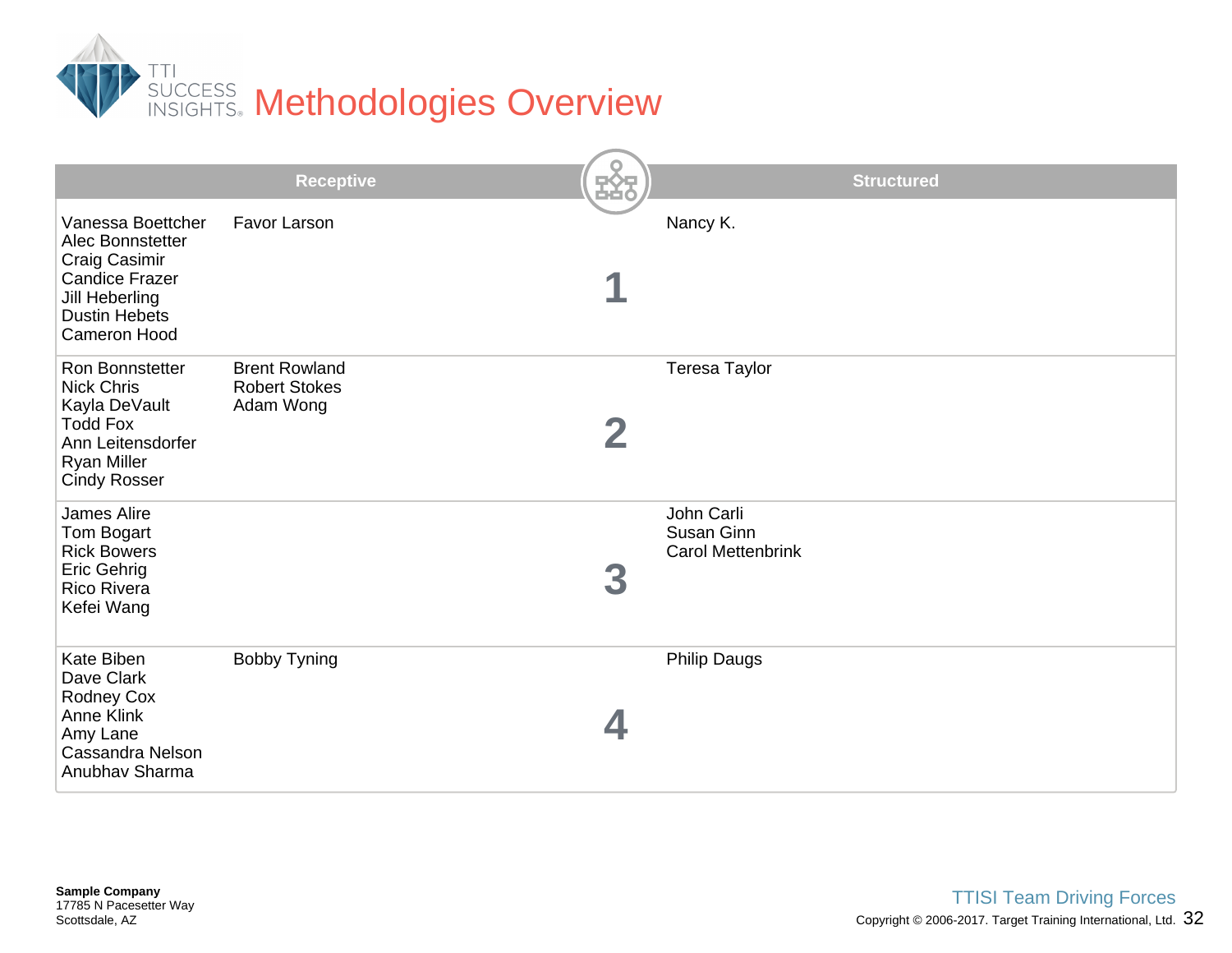

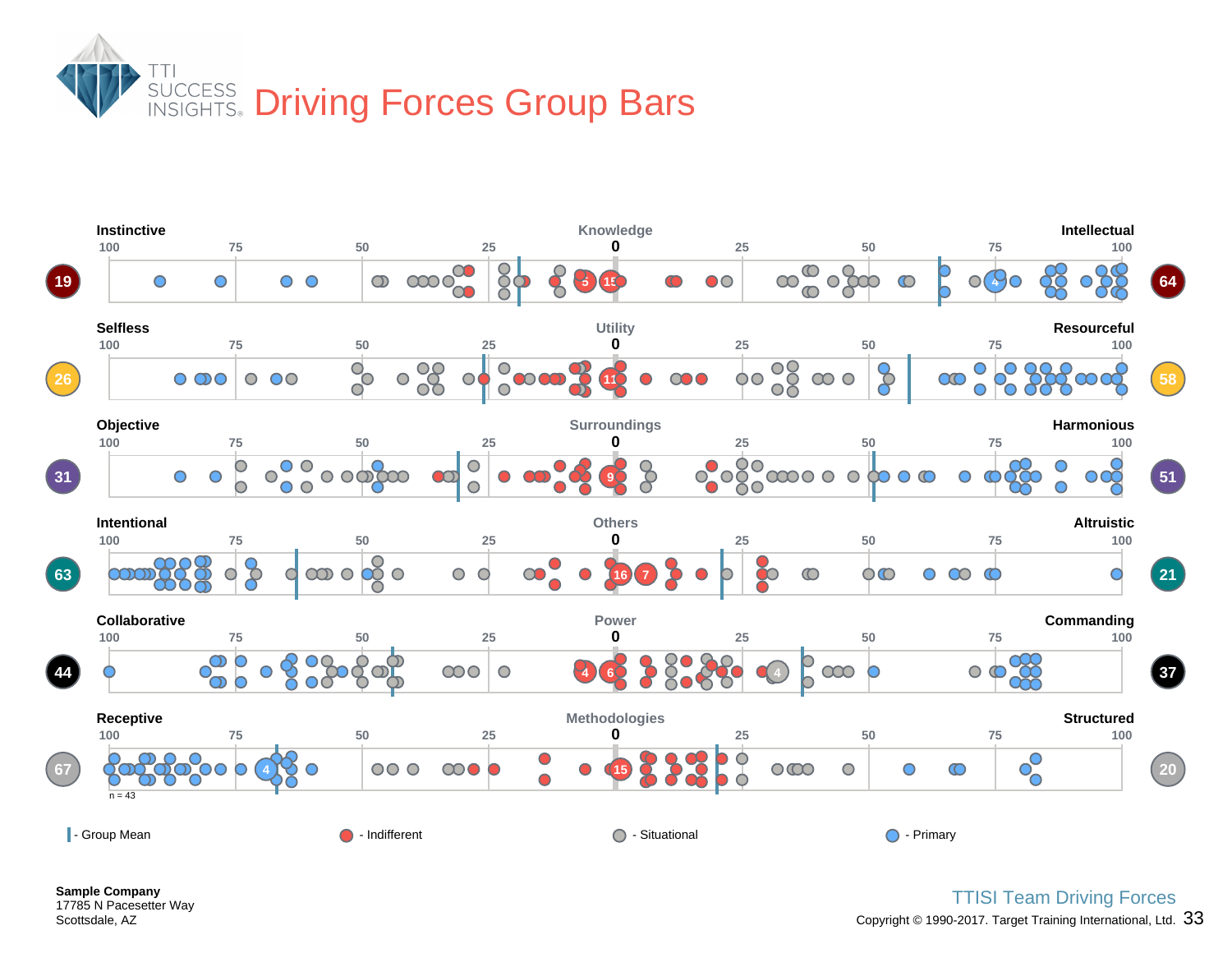

*Understanding how to read a bell curve and standard deviation will enable you to clearly analyze the composition of your team.*

The bell curve, known as a normal distribution, is the most common type of distribution for a population. The highest point on the curve, represents the highest population of people, or the mean of the group. The standard deviation is a number used to show how data is spread out from the mean, representing a percentage of the total data collected.

For example, if the assessment scores of 100 people are collected and used in a normal probability distribution, 68 people, representing 68% of the 100 assessment scores, should fall within one standard deviation of the mean. Thirty four percent will be one standard deviation above the mean and 34% will be one standard deviation below the mean. The remaining 32% of people will be two or more standard deviations away from the mean. Sixteen percent will be two or more standard deviations above the mean and 16% will be two or more standard deviations below the mean.

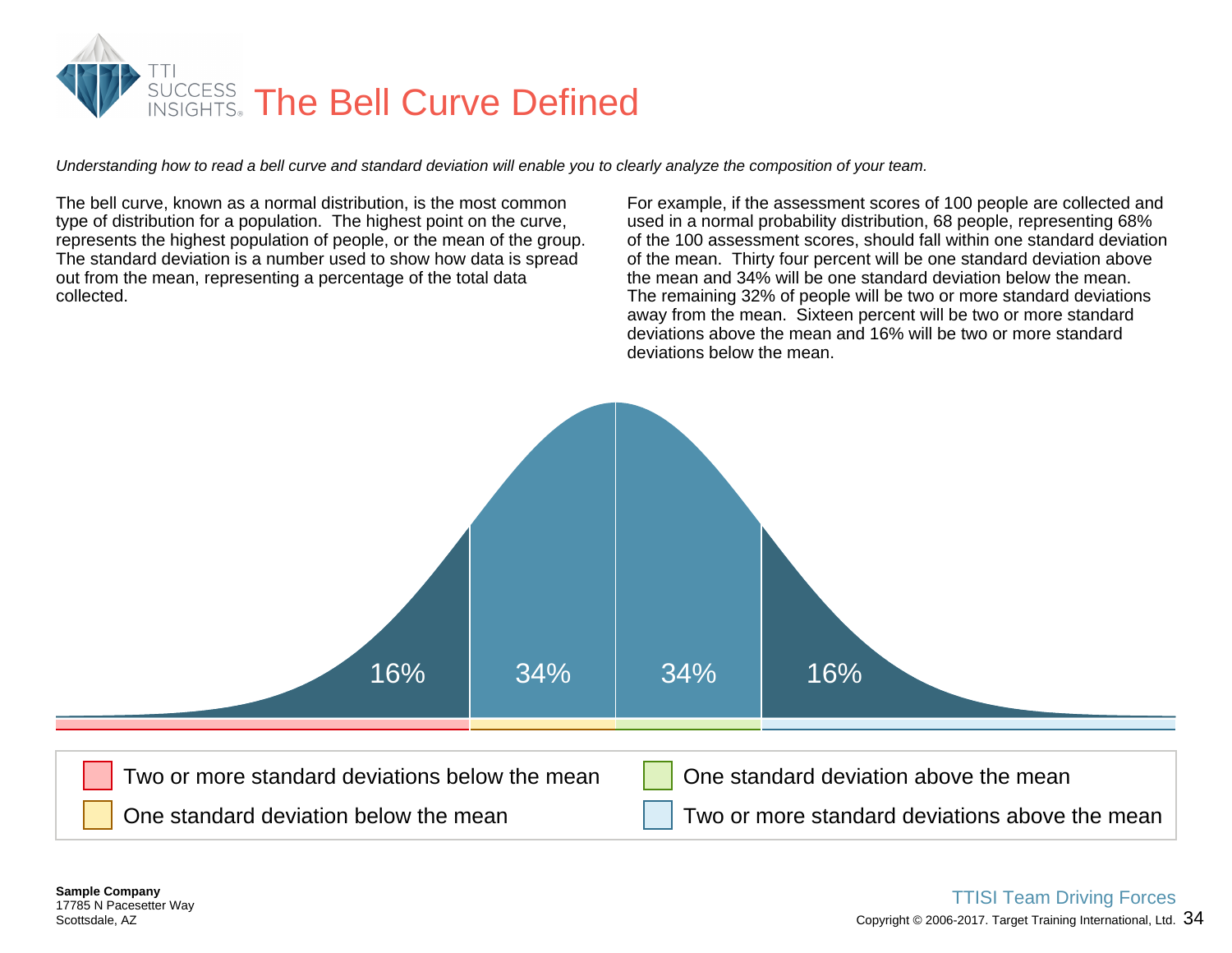

| <b>Driving Forces</b> | Team Avg. |                | O. Bonnesdreter<br>J. Aire | K-Biber      |                  | J. Boatcher<br>T- BoostL |                | A-Somtageted   | R- Bonnesterter<br>R-Soulers | <b>S.Carli</b> | C. Casimir   | Mean |  |
|-----------------------|-----------|----------------|----------------------------|--------------|------------------|--------------------------|----------------|----------------|------------------------------|----------------|--------------|------|--|
| <b>Receptive</b>      | 67        | 33             | 86                         | 64           | 99               | 65                       | 93             | 92             | 85                           | $6\phantom{1}$ | 83           | 46   |  |
| <b>Intellectual</b>   | 64        | 38             | 97                         | 88           | 75               | 75                       | 49             | 100            | 39                           | 85             | 65           | 54   |  |
| Intentional           | 63        | 90             | 96                         | 94           | 81               | 31                       | 90             | 60             | 97                           | 88             | 12           | 51   |  |
| <b>Resourceful</b>    | 58        | 89             | 78                         | 35           | 88               | 14                       | 82             | 35             | 100                          | 40             | 17           | 42   |  |
| <b>Harmonious</b>     | 51        | $6\phantom{1}$ | $\mathbf{0}$               | 94           | $\overline{7}$   | 51                       | 74             | 19             | 35                           | 25             | 61           | 35   |  |
| <b>Collaborative</b>  | 44        | $\overline{7}$ | $\mathbf{0}$               | 56           | $\mathbf{0}$     | 33                       | 28             | $\mathbf 0$    | $6\phantom{a}$               | 69             | 51           | 35   |  |
| <b>Commanding</b>     | 37        | 81             | 75                         | 17           | 81               | 44                       | 46             | 79             | 76                           | 14             | 32           | 50   |  |
| <b>Objective</b>      | 31        | 86             | 68                         | $\mathbf{0}$ | 65               | 28                       | 11             | 61             | 33                           | 53             | 17           | 50   |  |
| <b>Selfless</b>       | 26        | $\mathbf{0}$   | $\mathbf{0}$               | 36           | $\mathbf{0}$     | 81                       | $6\phantom{a}$ | 38             | $\mathbf{0}$                 | 29             | 67           | 40   |  |
| <b>Altruistic</b>     | 21        | $\mathbf{0}$   | $\boldsymbol{0}$           | $\mathbf{0}$ | $\mathbf{0}$     | 53                       | $\mathbf{0}$   | 11             | $\mathbf{0}$                 | 6              | 75           | 33   |  |
| <b>Structured</b>     | 20        | 38             | $\mathbf{0}$               | 17           | $\boldsymbol{0}$ | 12                       | $\mathbf{0}$   | $6\phantom{a}$ | $\mathbf{0}$                 | 81             | $\mathbf{0}$ | 38   |  |
| <b>Instinctive</b>    | 19        | 33             | $\boldsymbol{0}$           | $\mathbf 0$  | $6\phantom{1}$   | 12                       | 22             | $\mathbf 0$    | 29                           | $6\phantom{1}$ | 19           | 29   |  |

One standard deviation above the mean

One standard deviation below the mean

Two or more standard deviations above the mean

Team Leader

**Sample Company** 17785 N Pacesetter Way Scottsdale, AZ

Copyright © 2006-2017. Target Training International, Ltd.  $\,35\,$ TTISI Team Driving Forces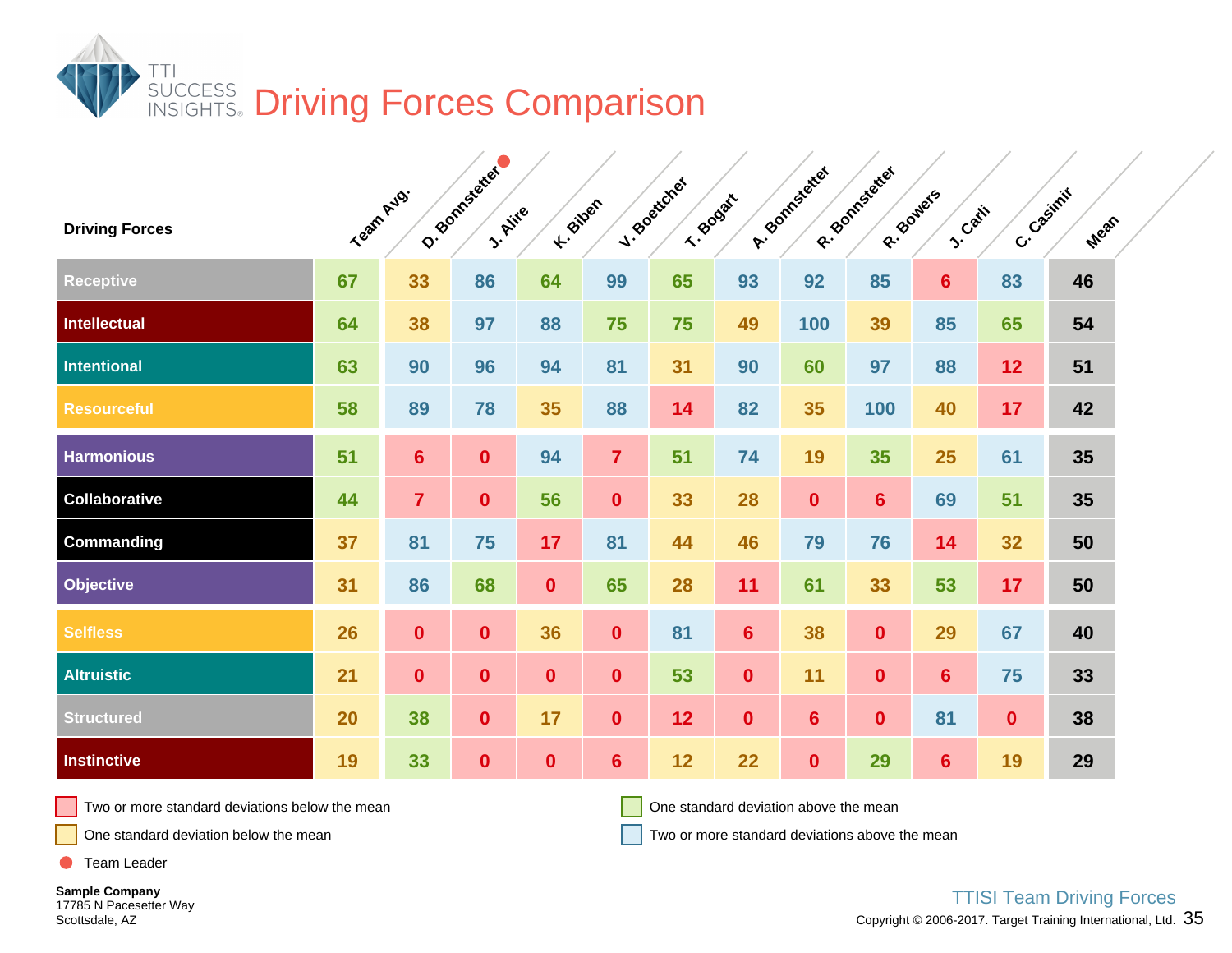

| <b>Driving Forces</b> | Team Avg. |                | O. Bonnesetter<br><b>A</b> : Chris | O. Clark       | R-COT          | P. Davas       |                 | K-Devisure<br>$x \cdot 6$ | C. Frater        | E-Canrig     | S. Gimn        | Mean |  |
|-----------------------|-----------|----------------|------------------------------------|----------------|----------------|----------------|-----------------|---------------------------|------------------|--------------|----------------|------|--|
| <b>Receptive</b>      | 67        | 33             | 93                                 | 69             | 69             | 14             | 64              | 81                        | 97               | 60           | $\mathbf{0}$   | 46   |  |
| <b>Intellectual</b>   | 64        | 38             | 96                                 | 46             | 43             | 76             | 46              | 12                        | 96               | 99           | $\mathbf{0}$   | 54   |  |
| <b>Intentional</b>    | 63        | 90             | 85                                 | 88             | 81             | 82             | 53              | 12                        | 86               | 43           | 72             | 51   |  |
| <b>Resourceful</b>    | 58        | 89             | 54                                 | 72             | 85             | 67             | 72              | 25                        | 78               | 46           | 42             | 42   |  |
| <b>Harmonious</b>     | 51        | $6\phantom{a}$ | 78                                 | 79             | 28             | 25             | 57              | 99                        | $6\phantom{a}$   | 33           | 97             | 35   |  |
| Collaborative         | 44        | $\overline{7}$ | 50                                 | 43             | $6\phantom{1}$ | 79             | 60              | 31                        | $\mathbf{0}$     | 65           | 50             | 35   |  |
| <b>Commanding</b>     | 37        | 81             | 22                                 | 32             | 83             | 14             | 24              | 42                        | 71               | 18           | 22             | 50   |  |
| <b>Objective</b>      | 31        | 86             | $6\phantom{1}$                     | 8              | 57             | 47             | 32              | $\mathbf{0}$              | 61               | 47           | $\mathbf{0}$   | 50   |  |
| <b>Selfless</b>       | 26        | $\mathbf{0}$   | 17                                 | 11             | $\mathbf{0}$   | 22             | 12 <sub>2</sub> | 49                        | $6\phantom{a}$   | 35           | 38             | 40   |  |
| <b>Altruistic</b>     | 21        | $\mathbf{0}$   | $\mathbf{0}$                       | $6\phantom{1}$ | $\mathbf{0}$   | $\mathbf{0}$   | 31              | 67                        | $\bf{0}$         | 29           | $6\phantom{a}$ | 33   |  |
| <b>Structured</b>     | 20        | 38             | $\mathbf{0}$                       | 15             | 11             | 68             | 21              | $6\phantom{a}$            | $\mathbf 0$      | 25           | 83             | 38   |  |
| <b>Instinctive</b>    | 19        | 33             | $\mathbf{0}$                       | 31             | 38             | $6\phantom{1}$ | 29              | 78                        | $\boldsymbol{0}$ | $\mathbf{0}$ | 90             | 29   |  |

One standard deviation above the mean

One standard deviation below the mean

Two or more standard deviations above the mean

Team Leader

**Sample Company** 17785 N Pacesetter Way Scottsdale, AZ

Copyright © 2006-2017. Target Training International, Ltd.  $36$ TTISI Team Driving Forces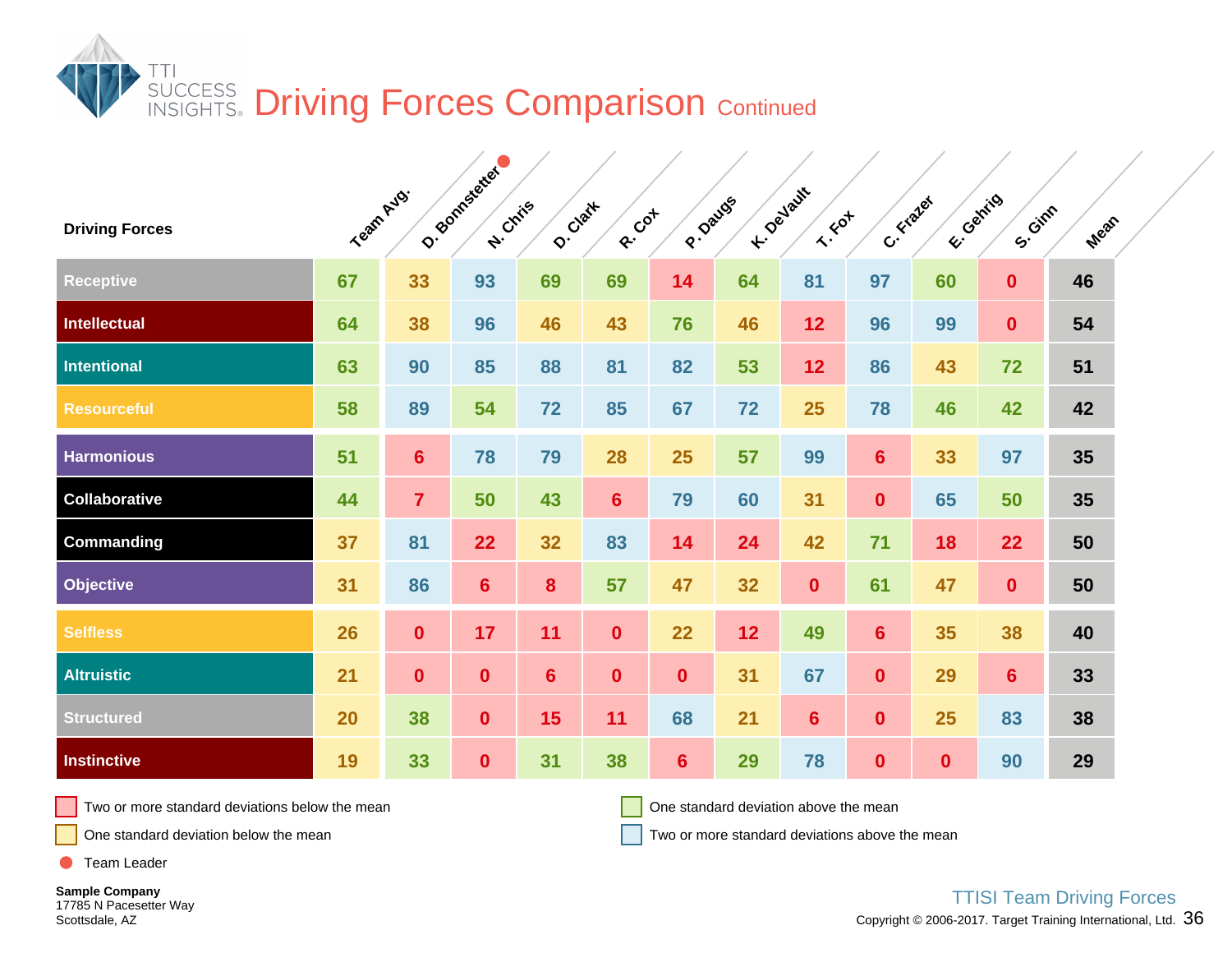

| <b>Driving Forces</b> | Team Avg. |                | O. Bonnesetter<br>Er Healt |                  | J. Hebering<br>O. Habets | C. Hood          | R. Hunt        | A. | A- Hint        | A-Lane         | F - Latson     | Mean |  |
|-----------------------|-----------|----------------|----------------------------|------------------|--------------------------|------------------|----------------|----|----------------|----------------|----------------|------|--|
| <b>Receptive</b>      | 67        | 33             | 40                         | 99               | 94                       | 100              | 47             | 14 | 64             | 78             | 88             | 46   |  |
| Intellectual          | 64        | 38             | 99                         | 88               | 93                       | 100              | 86             | 19 | 11             | 39             | 75             | 54   |  |
| <b>Intentional</b>    | 63        | 90             | 17                         | 71               | 47                       | $\mathbf{0}$     | 72             | 15 | 58             | 82             | 76             | 51   |  |
| <b>Resourceful</b>    | 58        | 89             | $\mathbf 0$                | 76               | 35                       | $\boldsymbol{0}$ | 65             | 28 | 85             | 89             | 86             | 42   |  |
| <b>Harmonious</b>     | 51        | $6\phantom{a}$ | 62                         | 81               | 88                       | 81               | 19             | 38 | 75             | 81             | 83             | 35   |  |
| Collaborative         | 44        | $\overline{7}$ | 100                        | 74               | 74                       | 78               | 44             | 64 | 43             | 46             | 79             | 35   |  |
| Commanding            | 37        | 81             | $\mathbf{0}$               | $6\phantom{a}$   | 6 <sup>1</sup>           | $\mathbf{0}$     | 32             | 19 | 38             | 31             | $\mathbf{0}$   | 50   |  |
| Objective             | 31        | 86             | 11                         | $\mathbf{0}$     | $\mathbf{0}$             | $\mathbf{0}$     | 65             | 46 | 14             | $6\phantom{1}$ | $\mathbf{0}$   | 50   |  |
| <b>Selfless</b>       | 26        | $\mathbf{0}$   | 82                         | $\overline{7}$   | 35                       | 72               | 14             | 51 | $6\phantom{a}$ | 8              | $\overline{7}$ | 40   |  |
| <b>Altruistic</b>     | 21        | $\mathbf 0$    | 54                         | $\mathbf 0$      | 29                       | 69               | 11             | 62 | 17             | $6\phantom{1}$ | $6\phantom{a}$ | 33   |  |
| <b>Structured</b>     | 20        | 38             | 35                         | $\mathbf 0$      | $\mathbf{0}$             | $\mathbf{0}$     | 36             | 83 | 25             | $6\phantom{a}$ | $\mathbf{0}$   | 38   |  |
| <b>Instinctive</b>    | 19        | 33             | $\mathbf{0}$               | $\boldsymbol{0}$ | $\mathbf{0}$             | $\mathbf{0}$     | $\overline{7}$ | 60 | 65             | 31             | $\mathbf{0}$   | 29   |  |

One standard deviation above the mean

One standard deviation below the mean

Two or more standard deviations above the mean

Team Leader

**Sample Company** 17785 N Pacesetter Way Scottsdale, AZ

Copyright  $@$  2006-2017. Target Training International, Ltd.  $~37$ TTISI Team Driving Forces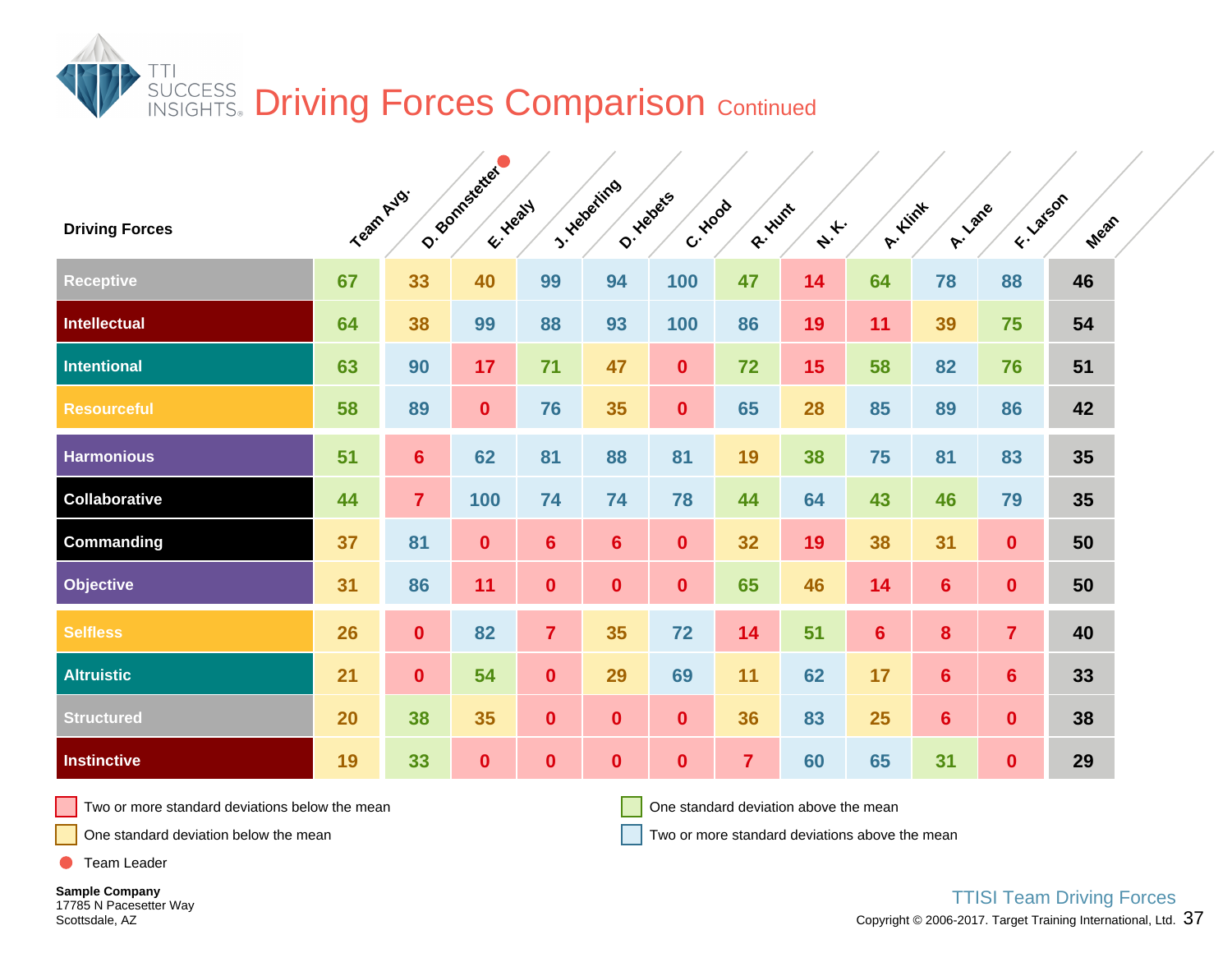

| <b>Driving Forces</b> | Team Avg. |                | O. Bonnaguera | A. Yellensdorfer | C. Mexicannin<br>R. Miller | C. Moury         | C. Neveon      | R. Rivera      | C. Rosser      | B- Rowland       | A. Sharma      | Mean |  |
|-----------------------|-----------|----------------|---------------|------------------|----------------------------|------------------|----------------|----------------|----------------|------------------|----------------|------|--|
| <b>Receptive</b>      | 67        | 33             | 90            | 24               | 92                         | 31               | 69             | 74             | 88             | 69               | 67             | 46   |  |
| Intellectual          | 64        | 38             | 47            | 33               | 51                         | 57               | 75             | 86             | 22             | 88               | 35             | 54   |  |
| <b>Intentional</b>    | 63        | 90             | 89            | 49               | 92                         | 93               | $\mathbf{0}$   | 6 <sup>1</sup> | 82             | 57               | 64             | 51   |  |
| <b>Resourceful</b>    | 58        | 89             | 97            | 83               | 100                        | 53               | $\mathbf{0}$   | 32             | 94             | 68               | 92             | 42   |  |
| <b>Harmonious</b>     | 51        | $6\phantom{a}$ | 22            | $\mathbf 0$      | 47                         | 88               | 28             | 25             | 42             | 31               | 17             | 35   |  |
| <b>Collaborative</b>  | 44        | $\overline{7}$ | $\mathbf{0}$  | 44               | 22                         | 81               | 47             | 64             | $6\phantom{a}$ | 60               | $6\phantom{1}$ | 35   |  |
| <b>Commanding</b>     | 37        | 81             | 83            | 38               | 51                         | $\overline{7}$   | 32             | 18             | 79             | 21               | 83             | 50   |  |
| Objective             | 31        | 86             | 49            | 79               | 22                         | $6\phantom{1}$   | 42             | 50             | 28             | 44               | 74             | 50   |  |
| <b>Selfless</b>       | 26        | $\mathbf{0}$   | $\bf{0}$      | $\boldsymbol{8}$ | $\mathbf{0}$               | 22               | 86             | 51             | $\mathbf{0}$   | 19               | $\mathbf{0}$   | 40   |  |
| <b>Altruistic</b>     | 21        | $\mathbf{0}$   | $\mathbf 0$   | 29               | $\mathbf{0}$               | $\boldsymbol{0}$ | 99             | 74             | $6\phantom{a}$ | 22               | 12             | 33   |  |
| <b>Structured</b>     | 20        | 38             | $\mathbf{0}$  | 67               | $\mathbf{0}$               | 46               | 17             | 15             | $\overline{7}$ | 21               | 11             | 38   |  |
| <b>Instinctive</b>    | 19        | 33             | 22            | 46               | 22                         | 18               | $6\phantom{1}$ | $6\phantom{a}$ | 47             | $\boldsymbol{0}$ | 40             | 29   |  |

One standard deviation above the mean

One standard deviation below the mean

Two or more standard deviations above the mean

Team Leader

**Sample Company** 17785 N Pacesetter Way Scottsdale, AZ

Copyright © 2006-2017. Target Training International, Ltd.  $38$ TTISI Team Driving Forces